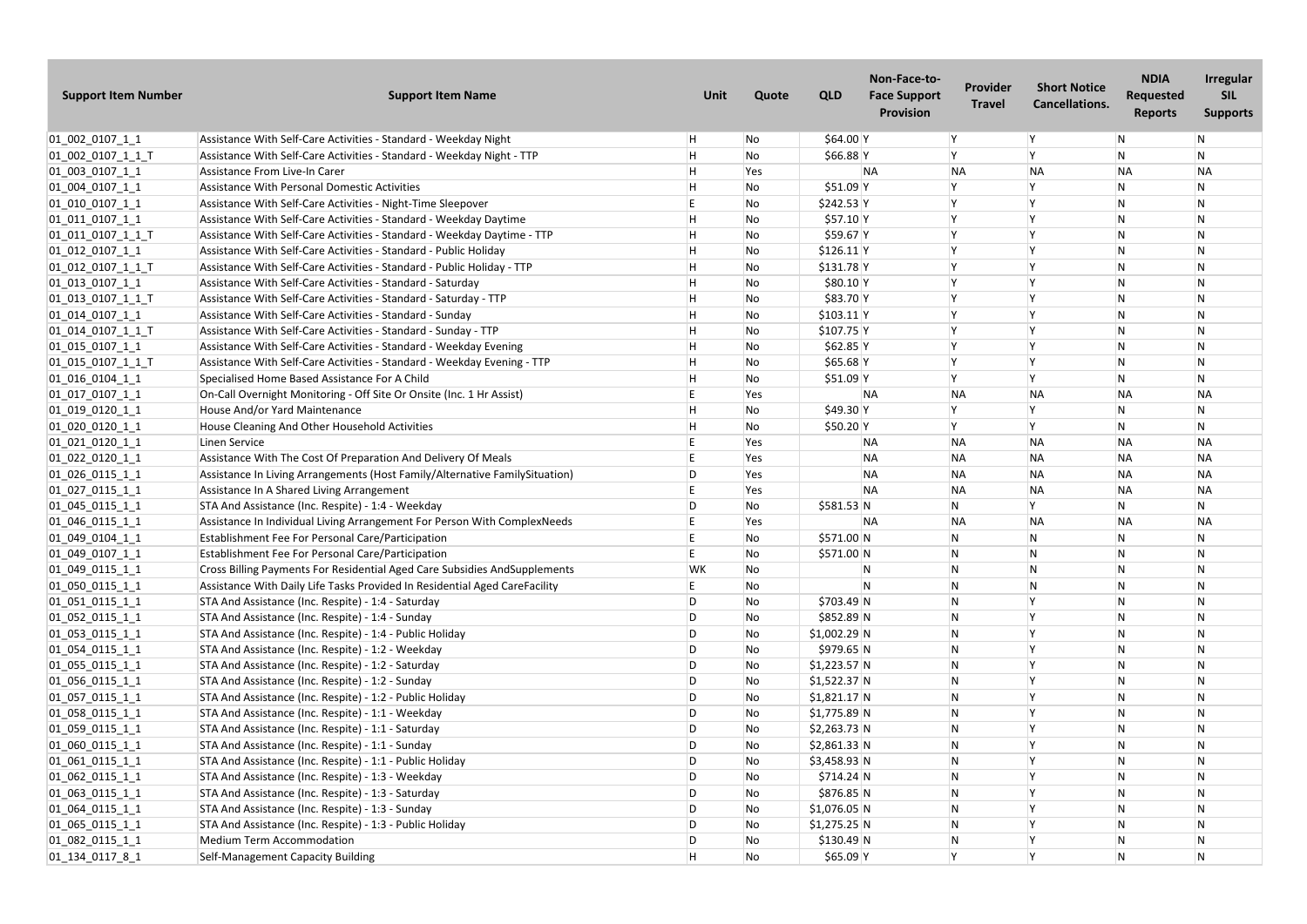| 01_200_0115_1_1     | Assistance With Self-Care Activities in a STA - Weekday Daytime        | H  | No | \$57.10 N    | N |
|---------------------|------------------------------------------------------------------------|----|----|--------------|---|
| 01_201_0115_1_1     | Assistance With Self-Care Activities in a STA - Weekday Evening        | н. | No | \$62.85 N    | N |
| 01_202_0115_1_1     | Assistance With Self-Care Activities in a STA - Saturday               | Н  | No | \$80.10 N    | N |
| $01$ 203 0115 1 1   | Assistance With Self-Care Activities in a STA - Sunday                 | H  | No | $$103.11$ N  | N |
| 01_204_0115_1_1     | Assistance With Self-Care Activities in a STA - Public Holiday         | Н  | No | $$126.11$ N  | N |
| $01$ 205 0115 1 1   | Assistance With Self-Care Activities in a STA - Weekday Night          | Н. | No | \$64.00 N    | N |
| 01_300_0104_1_1     | Assistance With Self-Care Activities - Level 1 - Weekday Daytime       | H  | No | \$57.10 Y    | Υ |
| 01_300_0104_1_1_T   | Assistance With Self-Care Activities - Level 1 - Weekday Daytime - TTP | H  | No | $$59.67$ Y   | Υ |
| 01_301_0104_1_1     | Assistance With Self-Care Activities - Level 1 - Weekday Evening       | H  | No | $$62.85$ Y   | Y |
| 01_301_0104_1_1_T   | Assistance With Self-Care Activities - Level 1 - Weekday Evening - TTP | H  | No | $$65.68$ Y   | Υ |
| 01_302_0104_1_1     | Assistance With Self-Care Activities - Level 1 - Saturday              | H  | No | \$80.10 Y    |   |
| 01_302_0104_1_1_T   | Assistance With Self-Care Activities - Level 1 - Saturday - TTP        | Н  | No | \$83.70 Y    | Y |
| 01_303_0104_1_1     | Assistance With Self-Care Activities - Level 1 - Sunday                | H  | No | $$103.11$  Y | Y |
| 01_303_0104_1_1_T   | Assistance With Self-Care Activities - Level 1 - Sunday - TTP          | H  | No | $$107.75$ Y  | Υ |
| 01_304_0104_1_1     | Assistance With Self-Care Activities - Level 1 - Public Holiday        | H  | No | $$126.11$ Y  | Y |
| $[01]$ 304 0104 1 1 | Assistance With Self-Care Activities - Level 1 - Public Holiday - TTP  | H  | No | $$131.78$ Y  | Υ |
| 01_305_0104_1_1     | Assistance With Self-Care Activities - Level 1 - Weekday Night         | H  | No | \$64.00 Y    | Υ |
| 01_305_0104_1_1_T   | Assistance With Self-Care Activities - Level 1 - Weekday Night - TTP   | H  | No | $$66.88$ Y   | Y |
| 01_400_0104_1_1     | Assistance With Self-Care Activities - Level 2 - Weekday Daytime       | Н  | No | \$61.79 Y    | Y |
| 01_400_0104_1_1_T   | Assistance With Self-Care Activities - Level 2 - Weekday Daytime - TTP | H  | No | \$64.36 Y    | γ |
| 01 401 0104 1 1     | Assistance With Self-Care Activities - Level 2 - Weekday Evening       | H  | No | $$68.01$ Y   | Y |
| 01_401_0104_1_1_T   | Assistance With Self-Care Activities - Level 2 - Weekday Evening - TTP | H  | No | $$70.84$ Y   | Υ |
| 01_402_0104_1_1     | Assistance With Self-Care Activities - Level 2 - Saturday              | H  | No | \$86.68 Y    | Y |
| 01_402_0104_1_1_T   | Assistance With Self-Care Activities - Level 2 - Saturday - TTP        | Н  | No | $$90.28$ Y   | Y |
| 01_403_0104_1_1     | Assistance With Self-Care Activities - Level 2 - Sunday                | H  | No | $$111.58$ Y  | Y |
| 01_403_0104_1_1_T   | Assistance With Self-Care Activities - Level 2 - Sunday - TTP          | H  | No | $$116.22$ Y  | Y |
| 01 404 0104 1 1     | Assistance With Self-Care Activities - Level 2 - Public Holiday        | H  | No | $$136.48$ Y  | Υ |
| 01_404_0104_1_1_T   | Assistance With Self-Care Activities - Level 2 - Public Holiday - TTP  | H  | No | $$142.15$ Y  | Υ |
| 01_405_0104_1_1     | Assistance With Self-Care Activities - Level 2 - Weekday Night         | H  | No | \$69.26 Y    | Y |
| 01_405_0104_1_1_T   | Assistance With Self-Care Activities - Level 2 - Weekday Night - TTP   | H  | No | \$72.14 Y    |   |
| 01_500_0104_1_1     | Assistance With Self-Care Activities - Level 3 - Weekday Daytime       | H  | No | $$65.09$ Y   | Y |
| 01_500_0104_1_1_T   | Assistance With Self-Care Activities - Level 3 - Weekday Daytime - TTP | H  | No | \$67.66 Y    | Υ |
| 01_501_0104_1_1     | Assistance With Self-Care Activities - Level 3 - Weekday Evening       | H  | No | $$71.64$ Y   | Y |
| 01_501_0104_1_1_T   | Assistance With Self-Care Activities - Level 3 - Weekday Evening - TTP | H  | No | \$74.47 Y    | Y |
| 01 502 0104 1 1     | Assistance With Self-Care Activities - Level 3 - Saturday              | H  | No | $$91.31$ Y   | Y |
| 01_502_0104_1_1_T   | Assistance With Self-Care Activities - Level 3 - Saturday - TTP        | H  | No | $$94.91$ Y   |   |
| 01 503 0104 1 1     | Assistance With Self-Care Activities - Level 3 - Sunday                | H  | No | $$117.54$ Y  |   |
| 01_503_0104_1_1_T   | Assistance With Self-Care Activities - Level 3 - Sunday - TTP          | H  | No | $$122.18$ Y  | γ |
| 01_504_0104_1_1     | Assistance With Self-Care Activities - Level 3 - Public Holiday        | H  | No | \$143.76 Y   | Y |
| 01_504_0104_1_1_T   | Assistance With Self-Care Activities - Level 3 - Public Holiday - TTP  | H  | No | \$149.43 Y   | Y |
| 01_505_0104_1_1     | Assistance With Self-Care Activities - Level 3 - Weekday Night         | H  | No | \$72.96 Y    | Υ |
| 01_505_0104_1_1_T   | Assistance With Self-Care Activities - Level 3 - Weekday Night - TTP   | H  | No | $$75.84$ Y   | Y |
| 01_600_0114_1_1     | Delivery Of Health Supports By An Enrolled Nurse - Weekday Daytime     | Н  | No | $$86.62$ Y   | Y |
| 01 601 0114 1 1     | Delivery Of Health Supports By An Enrolled Nurse - Weekday Evening     | H  | No | \$95.55 Y    | Y |
| 01 602 0114 1 1     | Delivery Of Health Supports By An Enrolled Nurse - Saturday            | H  | No | $$123.57$ Y  | Y |
| 01 603 0114 1 1     | Delivery Of Health Supports By An Enrolled Nurse - Sunday              | H  | No | \$142.05 Y   | Υ |
| $[01]$ 604 0114 1 1 | Delivery Of Health Supports By An Enrolled Nurse - Public Holiday      | H  | No | $$160.52$ Y  | Y |
| 01 605 0114 1 1     | Delivery Of Health Supports By An Enrolled Nurse - Weekday Night       | H  | No | \$97.33 Y    | Y |
| 01 606 0114 1 1     | Delivery Of Health Supports By A Registered Nurse - Weekday Daytime    | H  | No | $$107.25$ Y  |   |
| 01_607_0114_1_1     | Delivery Of Health Supports By A Registered Nurse - Weekday Evening    | Н  | No | $$118.31$ Y  | Y |
| 01_608_0114_1_1     | Delivery Of Health Supports By A Registered Nurse - Saturday           | H  | No | $$153.05$ Y  | Y |

| Υ | N | N         |
|---|---|-----------|
| Υ | N | N         |
| Y | N | N         |
| Υ | N | N         |
| Υ | N | N         |
| Υ | N | N         |
| Υ | N | N         |
| Υ | N | N         |
| Y | N | N         |
| Y | N | N         |
| Υ | N | N         |
| Υ | N | N         |
| Y | N | N         |
| Υ | N | N         |
| Y | N | N         |
| Υ | N | N         |
| Υ | N | N         |
| Υ | N | N         |
| Y | N | N         |
| Υ | N | N         |
| Υ | N | ${\sf N}$ |
| Υ | N | N         |
| Y | N | N         |
| Y | N | N         |
| Υ | N | N         |
| Υ | N | N         |
| Υ | N | N         |
| Y | N | N         |
| Υ | N | N         |
| Υ | N | N         |
| Υ | N | N         |
| Υ | N | N         |
| Υ | N | N         |
| Υ | N | N         |
| Υ | N | N         |
| Y | N | N         |
| Υ | N | N         |
| Y | N | N         |
| Υ | N | N         |
| Υ | N | N         |
| Y | N | N         |
| Υ | N | N         |
| Υ | Υ | N         |
| Υ | Υ | N         |
| Υ | Υ | N         |
| Υ | Υ | N         |
| Υ | Υ | ${\sf N}$ |
| Υ | Υ | N         |
| Υ | Y | N         |
| Y | Y | N         |
| Υ | Υ | N         |
|   |   |           |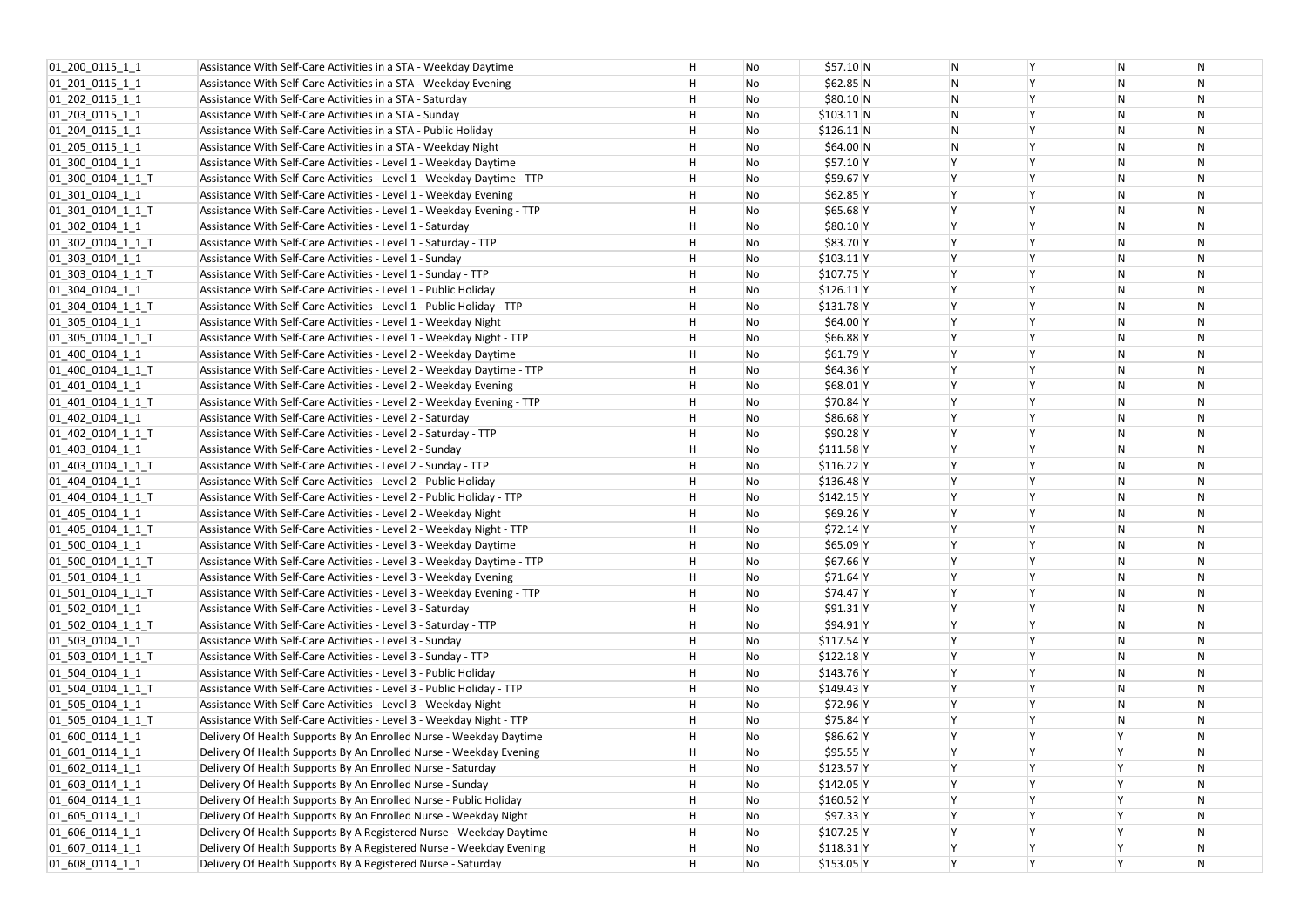| 01 609 0114 1 1     | Delivery Of Health Supports By A Registered Nurse - Sunday                    | н | No | $$175.95$ Y   | Υ         |
|---------------------|-------------------------------------------------------------------------------|---|----|---------------|-----------|
| 01 610 0114 1 1     | Delivery Of Health Supports By A Registered Nurse - Public Holiday            | н | No | $$198.85$ Y   | Υ         |
| 01 611 0114 1 1     | Delivery Of Health Supports By A Registered Nurse - Weekday Night             | н | No | $$120.51$ Y   | γ         |
| 01 612 0114 1 1     | Delivery Of Health Supports By A Clinical Nurse - Weekday Daytime             | н | No | $$124.05$ Y   | Υ         |
| 01 613 0114 1 1     | Delivery Of Health Supports By A Clinical Nurse - Weekday Evening             | н | No | $$136.84$ Y   | γ         |
| 01 614 0114 1 1     | Delivery Of Health Supports By A Clinical Nurse - Saturday                    | н | No | $$177.03$ Y   | Υ         |
| 01 615 0114 1 1     | Delivery Of Health Supports By A Clinical Nurse - Sunday                      | H | No | $$203.53$ Y   | γ         |
| 01 616 0114 1 1     | Delivery Of Health Supports By A Clinical Nurse - Public Holiday              | н | No | $$230.02$ Y   | Υ         |
| 01 617 0114 1 1     | Delivery Of Health Supports By A Clinical Nurse - Weekday Night               | н | No | $$139.40$ Y   | Υ         |
| 01 618 0114 1 1     | Delivery Of Health Supports By A Clinical Nurse Consultant - WeekdayDaytime   | н | No | $$146.72$ Y   | γ         |
| 01_619_0114_1_1     | Delivery Of Health Supports By A Clinical Nurse Consultant - WeekdayEvening   | н | No | $$161.86$ Y   | Υ         |
| 01 620 0114 1 1     | Delivery Of Health Supports By A Clinical Nurse Consultant - Saturday         | н | No | \$209.47 Y    | Υ         |
| 01 621 0114 1 1     | Delivery Of Health Supports By A Clinical Nurse Consultant - Sunday           | н | No | $$240.84$ Y   | γ         |
| 01 622 0114 1 1     | Delivery Of Health Supports By A Clinical Nurse Consultant - PublicHoliday    | н | No | $$272.21$ Y   | Υ         |
| 01 623 0114 1 1     | Delivery Of Health Supports By A Clinical Nurse Consultant - Weekday Night    | H | No | $$164.88$ Y   | Υ         |
| 01 624 0114 1 1     | Delivery Of Health Supports By A Nurse Practitioner - Weekday Daytime         | н | No | $$153.39$ Y   | Υ         |
| 01 625 0114 1 1     | Delivery Of Health Supports By A Nurse Practitioner - Weekday Evening         | н | No | $$169.21$ Y   | Υ         |
| 01 626 0114 1 1     | Delivery Of Health Supports By A Nurse Practitioner - Saturday                | н | No | \$219.00 Y    | Υ         |
| 01 627 0114 1 1     | Delivery Of Health Supports By A Nurse Practitioner - Sunday                  | H | No | $$251.81$ Y   | γ         |
| $[01_628_0114_1]$   | Delivery Of Health Supports By A Nurse Practitioner - Public Holiday          | H | No | $$284.61$ Y   | Υ         |
| 01 629 0114 1 1     | Delivery Of Health Supports By A Nurse Practitioner - Weekday Night           | н | No | $$172.37$ Y   | Υ         |
| 01_700_0118_1_3     | Capacity Building Supports For Early Childhood Interventions - Psychology     | н | No | $$214.41$ Y   | γ         |
| $01$ _701_0128_1_3  | Assessment Recommendation Therapy And/or Training (Incl. AT) -Psychology      | н | No | $$214.41$ Y   | Υ         |
| 01 720 0118 1 3     | Capacity Building Supports For Early Childhood Interventions - Physiotherapy  | н | No | \$193.99 Y    | γ         |
| 01 721 0128 1 3     | Assessment Recommendation Therapy And/or Training (Incl. AT) -Physiotherapy   | н | No | $$193.99$ Y   | Υ         |
| 01 740 0118 1 3     | Capacity Building Supports For Early Childhood Interventions - OtherTherapy   | н | No | \$193.99 Y    | γ         |
| $[01]$ 741 0128 1 3 | Assessment Recommendation Therapy And/or Training (Incl. AT) - OtherTherapy   | H | No | $$193.99$ Y   | Υ         |
| 01 760 0128 3 3     | Dietitian Consultation And Diet Plan Development                              | н | No | \$193.99 Y    | Υ         |
| 01 795 0115 1 1     | <b>COVID-19 SIL Cleaning Services</b>                                         | E | No | \$300.00 N    | ${\sf N}$ |
| 01 796 0115 1 1     | <b>COVID-19 SIL Additional Services</b>                                       | D | No | $$1,200.00$ N | N         |
| 01 797 0104 1 1     | Personal Protective Equipment (PPE) for workers                               | E | No | \$27.00 N     | ${\sf N}$ |
| 01 797 0107 1 1     | Personal Protective Equipment (PPE) for workers                               | E | No | \$27.00 N     | N         |
| 01_797_0115_1_1     | Personal Protective Equipment (PPE) for workers                               | E | No | \$27.00 N     | N         |
| 01 799 0104 1 1     | Provider travel - non-labour costs                                            | E | No | \$1.00 N      | N         |
| 01_799_0106_1_1     | Provider travel - non-labour costs                                            | E | No | \$1.00 N      | N         |
| 01 799 0107 1 1     | Provider travel - non-labour costs                                            | E | No | \$1.00 N      | N         |
| 01 799 0114 1 1     | Provider travel - non-labour costs                                            | E | No | \$1.00 N      | N         |
| 01 799 0115 1 1     | Provider travel - non-labour costs                                            | E | No | \$1.00 N      | N         |
| 01 799 0117 8 1     | Provider travel - non-labour costs                                            | E | No | \$1.00 N      | N         |
| 01 799 0118 1 1     | Provider travel - non-labour costs                                            | E | No | \$1.00 N      | N         |
| 01 799 0120 1 1     | Provider travel - non-labour costs                                            | E | No | \$1.00 N      | N         |
| 01_799_0128_1_1     | Provider travel - non-labour costs                                            | E | No | \$1.00 N      | N         |
| 01_799_0132_1_1     | Provider travel - non-labour costs                                            | E | No | \$1.00 N      | N         |
| 01 801 0115 1 1     | Assistance in Supported independent Living - Standard - Weekday Daytime       | н | No | \$57.10 Y     | Υ         |
| 01_802_0115_1_1     | Assistance in Supported independent Living - Standard - Weekday Evening       | н | No | $$62.85$ Y    | γ         |
| 01 803 0115 1 1     | Assistance in Supported independent Living - Standard - Weekday Night         | H | No | \$64.00 Y     | Υ         |
| 01 804 0115 1 1     | Assistance in Supported independent Living - Standard - Saturday              | н | No | $$80.10$ Y    | Υ         |
| 01 805 0115 1 1     | Assistance in Supported independent Living - Standard - Sunday                | H | No | $$103.11$ Y   | γ         |
| 01_806_0115_1_1     | Assistance in Supported independent Living - Standard - Public Holiday        | н | No | $$126.11$ Y   | Υ         |
| 01 811 0115 1 1     | Assistance in Supported Independent Living - High Intensity -WeekdayDaytime   | н | No | $$61.79$ Y    | γ         |
| 01 812 0115 1 1     | Assistance in Supported Independent Living - High Intensity - Weekday Evening | H | No | $$68.01$ Y    | Υ         |

| Y         | Y | N         |
|-----------|---|-----------|
| Υ         | Υ | N         |
| Y         | Υ | N         |
| Y         | Y | N         |
| Υ         | Υ | N         |
| Y         | Υ | N         |
| Y         | Y | N         |
| Υ         | Ÿ | N         |
| Υ         | Υ | N         |
| Y         | Y | N         |
| Y         | Y | N         |
| Υ         | Υ | N         |
| Y         | Y | N         |
| Υ         | Υ | N         |
| Υ         | Υ | ${\sf N}$ |
| Y         | Y | N         |
| Y         | Y | N         |
| Y         | Y | N         |
| Υ         | Υ | N         |
| Y         | Υ | N         |
| Y         | Y | N         |
| Y         | Y | N         |
| Y         | Y | N         |
| Y         | Υ | N         |
| Y         | Y | N         |
| Y         | Y | N         |
| Υ         | Υ | N         |
| Υ         | Υ | N         |
| ${\sf N}$ | N | N         |
| N         | N | N         |
| N         | N | ${\sf N}$ |
| ${\sf N}$ | N | ${\sf N}$ |
| ${\sf N}$ | N | N         |
| N         | N | ${\sf N}$ |
|           |   |           |
| ${\sf N}$ | N | N         |
| ${\sf N}$ | N | N         |
| ${\sf N}$ | N | ${\sf N}$ |
| ${\sf N}$ | N | N         |
| ${\sf N}$ | N | N         |
| ${\sf N}$ | N | N         |
| N         | N | ${\sf N}$ |
| ${\sf N}$ | N | ${\sf N}$ |
| ${\sf N}$ | N | N         |
| Υ         | N | Υ         |
| Υ         | N | Υ         |
| Υ         | N | Υ         |
| Υ         | N | Υ         |
| Υ         | N | Υ         |
| Y         | N | Υ         |
| Υ         | N | Υ         |
| Υ         | N | Υ         |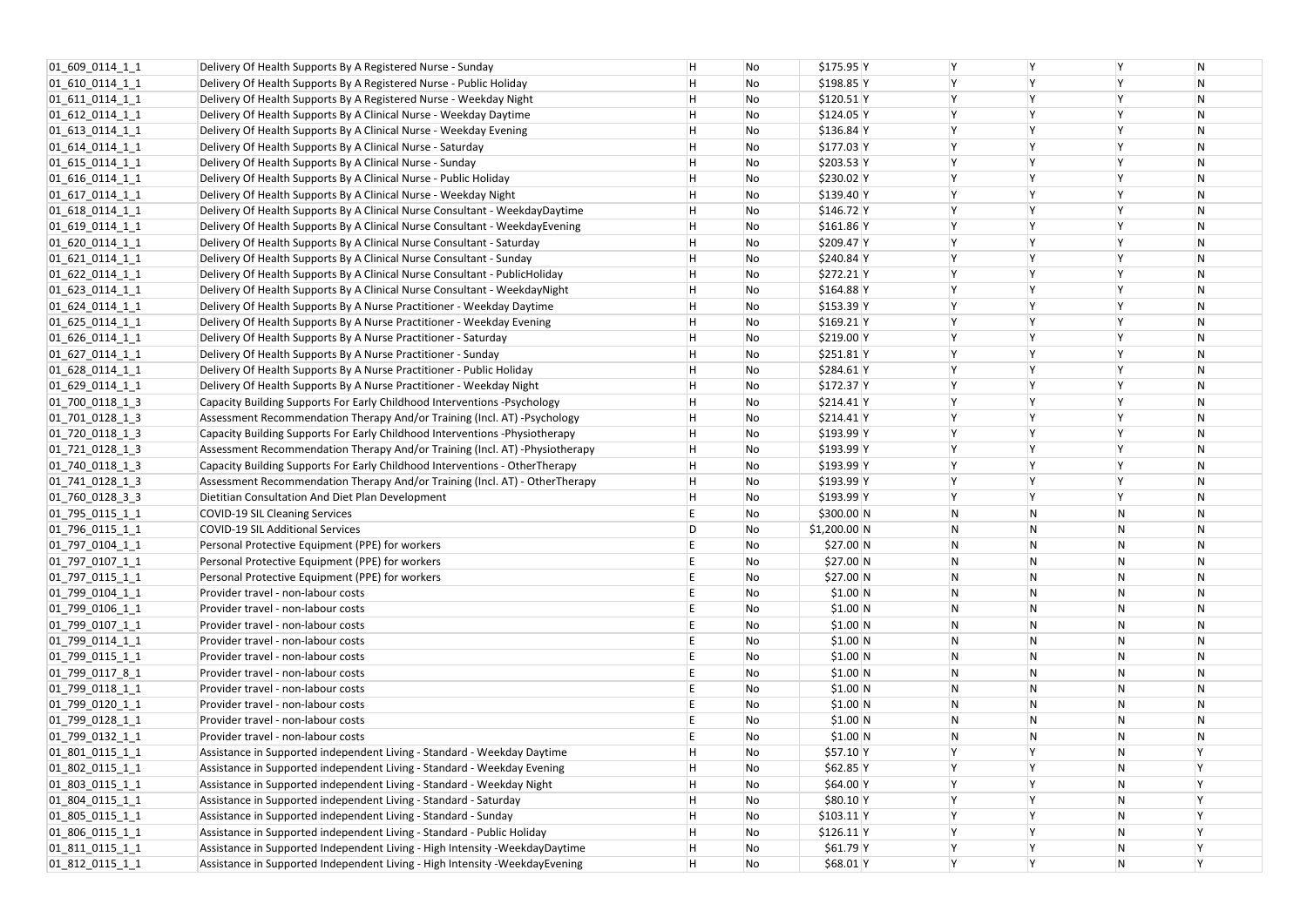| 01_813_0115_1_1                                | Assistance in Supported Independent Living - High Intensity - Weekday Night | H         | No         | \$69.26 Y   |              |                |              | N         |              |
|------------------------------------------------|-----------------------------------------------------------------------------|-----------|------------|-------------|--------------|----------------|--------------|-----------|--------------|
| $[01_814_0115_1]$                              | Assistance in Supported Independent Living - High Intensity - Saturday      | H         | No         | \$86.68 Y   |              |                |              | N         | Y            |
| 01_815_0115_1_1                                | Assistance in Supported Independent Living - High Intensity - Sunday        | H         | No         | $$111.58$ Y |              |                |              | N         |              |
| 01_816_0115_1_1                                | Assistance in Supported Independent Living - High Intensity -PublicHoliday  | н         | No         | $$136.48$ Y |              |                |              | N         | Y            |
| $ 01_832_0115_11 $                             | Assistance in Supported independent Living - Night-Time Sleepover           |           | No         | \$242.53 Y  |              |                |              | N         | Y            |
| $ 01_850_0106_11 $                             | Individual Living Options - Exploration and Design                          | н         | No         | $$100.14$ Y |              |                |              |           | ${\sf N}$    |
| 01 851 0115 1 1                                | Individual Living Options - Support Model                                   | WK        | <b>Yes</b> |             | ΝA           | <b>NA</b>      | <b>NA</b>    | <b>NA</b> | NΑ           |
| $ 02\rangle 050\rangle 0108\rangle 1\rangle 1$ | Specialised Transport To School/EducationalFacility/Employment/Community    | D         | Yes        |             | ΝA           | <b>NA</b>      | <b>NA</b>    | <b>NA</b> | NΑ           |
| $02$ 051 0108 1 1                              | Transport                                                                   | ΥR        | No         | \$1.00 N    |              | N              | N            | N         | N            |
| 03_040000111_0103_1_1                          | Disability-Related Health Consumables - High Cost                           |           | Yes        |             | ΝA           | <b>NA</b>      | <b>NA</b>    | <b>NA</b> | NΑ           |
| 03_050903053_0103_1_1                          | Incontinence Alarms                                                         |           | No         |             | N.           | N              |              | N         | N            |
| 03_060000911_0135_1_1                          | Low Cost AT - Prosthetics And Orthotics                                     |           | No         | \$1.00 N    |              | ${\sf N}$      | N            | N         | $\mathsf{N}$ |
| 03 089 0121 1 1                                | Auslan Or Signed English Training                                           |           | No         |             | N            | $\mathsf{N}$   | N            | N         | N            |
| 03_090000911_0103_1_1                          | Low Cost AT - Personal Care And Safety                                      |           | No         | \$1.00 N    |              | N              | N            | N         | N            |
| 03_090_0121_1_1                                | Interpreting And Translating                                                | Η         | No         |             | N            | $\overline{N}$ | N            | N         | N            |
| 03091012111                                    | Telephone Or Video Interpreting                                             | Η         | No         |             | N            | $\mathsf{N}$   | N            | N         | $\mathsf{N}$ |
| 03 092403054 0103 1 1                          | Continence Package A - Child - Annual Amount                                | YR        | No         |             | N            | $\mathsf{N}$   | N            | N         | $\mathsf{N}$ |
| 03_092403055_0103_1_1                          | Continence Package A - Adult - Annual Amount                                | ΥR        | No         |             | N            | $\mathsf{N}$   | N            | N         | N            |
| 03 092406057 0103 1 1                          | Continence Package B - Intermittent Mild - Annual Amount                    | YR        | No         |             | N            | ${\sf N}$      | N            | N         | $\mathsf{N}$ |
| 03_092406058_0103_1_1                          | Continence Package C - Intermittent Moderate - Annual Amount                | ΥR        | No         |             | N            | $\overline{N}$ |              | N         | N            |
| 03_092406059_0103_1_1                          | Continence Package D - Intermittent Higher Needs - Annual Amount            | ΥR        | No         |             | N            | $\mathsf{N}$   | N            | N         | N            |
| 03 092406061 0103 1 1                          | Adult Intermittent Catheters Standard 3/Day - Annual Amount                 | ΥR        | No         |             | N            | $\mathsf{N}$   | N            | N         | N            |
| 03_092406062_0103_1_1                          | Adult Intermittent Catheters Standard 4/Day - Annual Amount                 | ΥR        | No         |             | N            | $\mathsf{N}$   | N            | N         | N            |
| 03_092406063_0103_1_1                          | Adult Intermittent Catheters Standard 6/Day - Annual Amount                 | ΥR        | No         |             | N            | $\mathsf{N}$   | N            | N         | $\mathsf{N}$ |
| 03_092488056_0103_1_1                          | Continence Products Urinary - Other For Child                               |           | No         |             | N            | $\mathsf{N}$   |              | N         | $\mathsf{N}$ |
| 03 092489060 0103 1 1                          | Continence Products Urinary - Other For Adult                               |           | No         |             | N            | $\mathsf{N}$   | N            | N         | N            |
| 03_092718064_0103_1_1                          | Continence Package E - External                                             | ΥR        | No         |             | N            | $\mathsf{N}$   | N            | N         | N            |
| 03_093012065_0103_1_1                          | Child Nappy Single-Use 3/Day - Annual Supply                                | ΥR        | No         |             | N            | $\mathsf{N}$   | N            | N         | $\mathsf{N}$ |
| 03_093012066_0103_1_1                          | Child Nappy Single-Use 4/Day - Annual Supply                                | ΥR        | No         |             | N            | $\mathsf{N}$   | N            | N         | N            |
| $[03]$ 093012067_0103_1_1                      | Child Nappy Single-Use 6/Day - Annual Supply                                | ΥR        | No         |             | N            | N              |              | N         | N            |
| 03 093012068 0103 1 1                          | Child Nappy Single-Use 12/Day - Annual Supply                               | <b>YR</b> | No         |             | N            | ${\sf N}$      | N            |           | N            |
| 03 093015069 0103 1 1                          | <b>Washable Incontinence Products For Children</b>                          | E         | No         |             | $\mathsf{N}$ | ${\sf N}$      | $\mathsf{N}$ | N         | N            |
| 03 093018070 0103 1 1                          | Single-Use Inserts/Pads - Adult 3/Day - Annual Supply                       | YR        | No         |             | N            | $\mathsf{N}$   | N            | N         | N            |
| 03 093018071 0103 1 1                          | Single-Use Inserts/Pads - Adult 4/Day - Annual Supply                       | ΥR        | No         |             | N            | $\mathsf{N}$   | N            | N         | N            |
| 03_093018072_0103_1_1                          | Single-Use Inserts/Pads - Adult 6/Day - Annual Supply                       | ΥR        | No         |             | N            | $\mathsf{N}$   | N            | N         | $\mathsf{N}$ |
| 03_093018073_0103_1_1                          | Single-Use Inserts/Pads - Adult 12/Day - Annual Supply                      | ΥR        | No         |             | N            | $\mathsf{N}$   | $\mathsf{N}$ | N         | N            |
| 03_093021074_0103_1_1                          | Adult Absorbent Pull Up Or Brief 3/Day - Annual Supply                      | ΥR        | No         |             | N            | $\mathsf{N}$   |              | N         | $\mathsf{N}$ |
| 03 093021075 0103 1 1                          | Adult Absorbent Pull Up Or Brief 4/Day - Annual Supply                      | YR        | No         |             | N            | $\mathsf{N}$   | N            | N         | $\mathsf{N}$ |
| 03_093021076_0103_1_1                          | Adult Absorbent Pull Up Or Brief 6/Day - Annual Supply                      | ΥR        | No         |             | N            | $\mathsf{N}$   | N            | N         | N            |
| 03_093021077_0103_1_1                          | Adult Absorbent Pull Up Or Brief 12/Day - Annual Supply                     | ΥR        | No         |             | N            | $\mathsf{N}$   | N            | N         | N            |
| 03_093036132_0103_1_1                          | <b>Washable Incontinence Pants For Adults</b>                               |           | No         |             | N            | $\mathsf{N}$   | N            | N         | N            |
| 03_093045133_0103_1_1                          | Non-Body-Worn Washable Products For Absorbing Urine And Faeces              |           | No         |             | N            | $\mathsf{N}$   | N            | N         | N            |
| 03_120000911_0105_1_1                          | Low Cost AT - Personal Mobility                                             |           | No         | \$1.00 N    |              | $\mathsf{N}$   | $\mathsf{N}$ | N         | $\mathsf{N}$ |
| 03_150930078_0103_1_1                          | HEN - pump plus accessory - syringe feed                                    | YR        | No         |             | N            | $\mathsf{N}$   | N            | N         | $\mathsf{N}$ |
| 03_150930079_0103_1_1                          | HEN - pump plus accessory - non-syringe feed                                | YR        | No         |             | N            | $\mathsf{N}$   | N            | N         | N            |
| 03_150930080_0103_1_1                          | HEN - bolus syringes                                                        | ΥR        | No         |             | N            | $\mathsf{N}$   | N            | N         | $\mathsf{N}$ |
| 03_150930081_0103_1_1                          | HEN - gastrostomy devices                                                   | ΥR        | No         |             | N            | $\mathsf{N}$   | N            | N         | N            |
| 03_150930082_0103_1_1                          | Additional Extension Sets For Bolus Feeding - 10/Annual                     | ΥR        | No         |             | N            | $\mathsf{N}$   | $\mathsf{N}$ | N         | N            |
| 03_150930083_0103_1_1                          | Additional Extension Sets For Pump Feeding - 10/Annual                      | ΥR        | No         |             | N            | $\mathsf{N}$   | N            | N         | N            |
| 03_150930084_0103_1_1                          | HEN - giving sets                                                           | YR        | No         |             | N            | $\mathsf{N}$   | $\mathsf{N}$ | N         | $\mathsf{N}$ |
| 03_150930085_0103_1_1                          | <b>HEN</b> - containers                                                     | ΥR        | No         |             | N            | $\mathsf{N}$   | N            | N         | N            |
|                                                |                                                                             |           |            |             |              |                |              |           |              |

| Υ         | N         | Υ         |
|-----------|-----------|-----------|
| Υ         | N         | Υ         |
| Υ         | N         | Υ         |
| Υ         | N         | Υ         |
| Υ         | N         | Υ         |
| Υ         | Υ         | N         |
| <b>NA</b> | <b>NA</b> | <b>NA</b> |
| <b>NA</b> | <b>NA</b> | <b>NA</b> |
| N         | N         | N         |
| <b>NA</b> | <b>NA</b> | <b>NA</b> |
| N         | N         | N         |
| ${\sf N}$ | N         | N         |
| N         | N         | N         |
| N         | N         | N         |
| N         | N         | N         |
| N         | N         | ${\sf N}$ |
| ${\sf N}$ | N         | N         |
| N         | N         | N         |
| ${\sf N}$ | N         | N         |
| N         | N         | N         |
| ${\sf N}$ | N         | ${\sf N}$ |
| ${\sf N}$ | N         | N         |
| ${\sf N}$ | N         | N         |
| ${\sf N}$ | N         | N         |
| N         | N         | N         |
| ${\sf N}$ | N         | ${\sf N}$ |
| N         | N         | N         |
| ${\sf N}$ | N         | ${\sf N}$ |
| ${\sf N}$ | N         | N         |
| N         | N         | N         |
| N         | N         | N         |
| N         | N         | N         |
| N         | N         | N         |
| N         | N         | N         |
| N         | N         | N         |
| ${\sf N}$ | N         | N         |
| N         | N         | N         |
| N         | N         | N         |
| N         | N         | N         |
| N         | N         | N         |
| N         | N         | N         |
| N         | N         | N         |
| ${\sf N}$ | N         | N         |
| N         | N         | N         |
| N         | N         | N         |
| N         | N         | N         |
| N         | N         | ${\sf N}$ |
| N         | N         | N         |
| N         | N         | N         |
| N         | N         | N         |
| N         | N         | N         |
|           |           |           |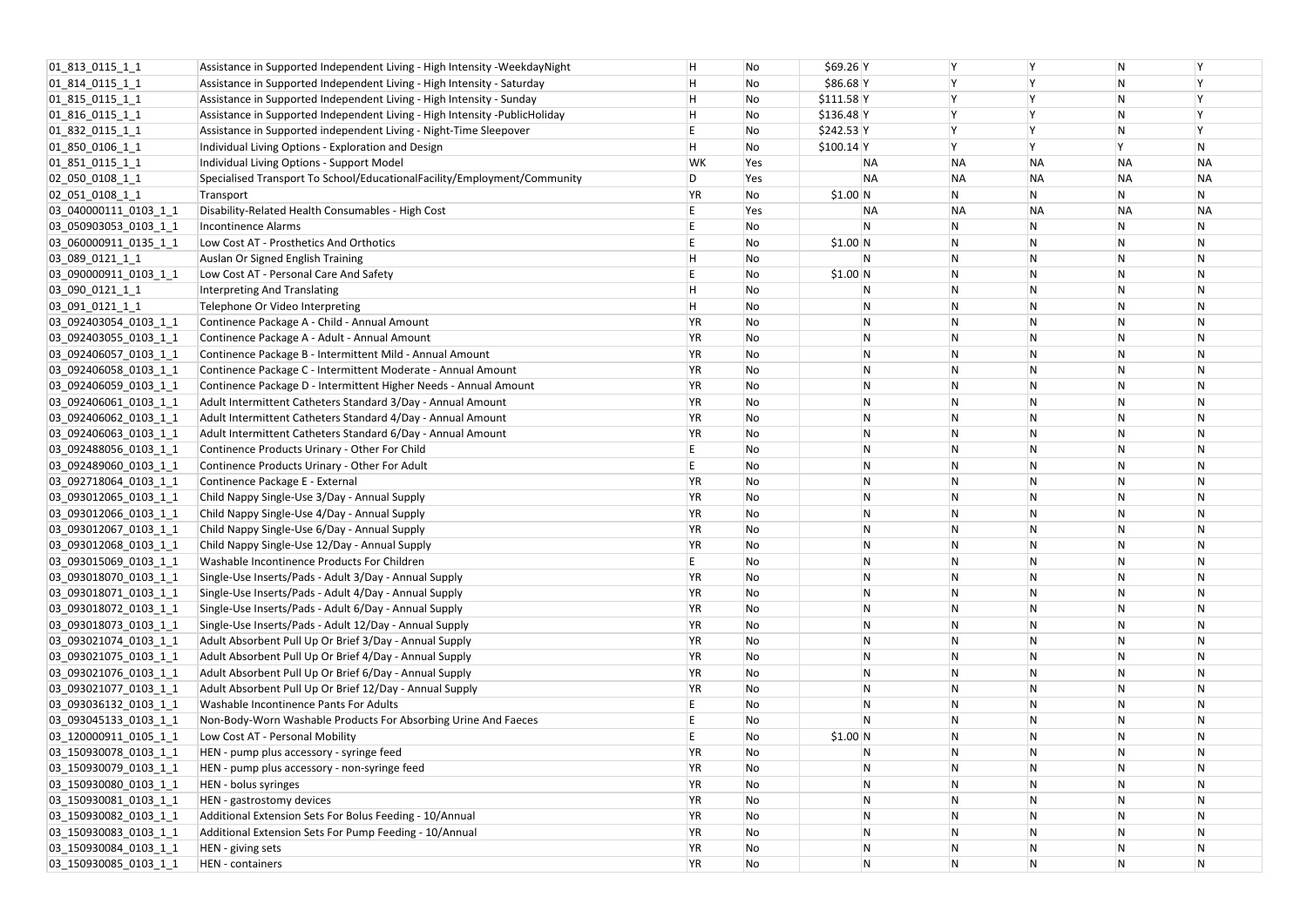| 03 150930086 0103 1 1                  | Additional Bolus Syringes - 100/Annual                                      | <b>YR</b>  | No |             | N | N |
|----------------------------------------|-----------------------------------------------------------------------------|------------|----|-------------|---|---|
| 03 150930087 0103 1 1                  | HEN - water flush syringes                                                  | YR         | No |             | N | N |
| 03_150930088_0103_1_1                  | HEN - Other equipment                                                       | E,         | No |             | N | N |
| 03 220300911 0113 1 1                  | Low Cost AT - Vision Related AT                                             | E          | No | \$1.00 N    |   | N |
| 03 220600911 0122 1 1                  | Low Cost AT - Hearing Related AT                                            | E          | No | \$1.00 N    |   | N |
| 03 222100911 0124 1 1                  | Low Cost AT - Communication Or Cognitive Support                            | E.         | No | \$1.00 N    |   | N |
| 03 501509092 0103 1 1                  | Repairs and Maintenance - HEN AT                                            | E          | No | \$1.00 N    |   | N |
| 03_710400002_0103_1_1                  | Disability-Related Health Equipment and Consumables - Set Up/Training       | E          | No |             | N | N |
| 03 710930080 0103 1 1                  | Delivery - Personal care Safety and Disability-related HealthConsumables    | E          | No |             | N | N |
| 03 900100155 0130 1 1                  | Assistance Dog (Including Guide Dog) Ongoing Costs                          | <b>MON</b> | No | $$226.88$ N |   | N |
| 04_049_0104_1_1                        | Establishment Fee For Personal Care/Participation                           | E.         | No | \$571.00 N  |   | N |
| 04 049 0125 1 1                        | Establishment Fee For Personal Care/Participation                           | E          | No | \$571.00 N  |   | N |
| 04_049_0133_5_1                        | Establishment Fee For Personal Care/Participation                           | E          | No | \$571.00 N  |   | N |
| 04 049 0136 1 1                        | Establishment Fee For Personal Care/Participation                           | E          | No | \$571.00 N  |   | N |
| 04 102 0125 6 1                        | Access Community Social And Rec Activities - Standard - Public Holiday      | H          | No | $$126.11$ Y |   | Υ |
| 04_102_0125_6_1_T                      | Access Community Social And Rec Activities - Public Holiday - TTP           | H          | No | $$131.78$ Y |   | Y |
| 04_102_0136_6_1                        | Group Activities - Standard - Weekday Daytime                               | H          | No | \$57.10 Y   |   | Y |
| 04_102_0136_6_1_T                      | Group Activities - Standard - Weekday Daytime - TTP                         | H          | No | \$59.67 Y   |   |   |
| 04 103 0125 6 1                        | Access Community Social And Rec Activities - Standard - Weekday Evening     | H          | No | $$62.85$ Y  |   | Y |
| $[04]$ 103 $[0125]$ 6 $1$ <sup>T</sup> | Access Community Social And Rec Activities - Standard - Weekday Evening-TTP | H          | No | $$65.68$ Y  |   | Y |
| 04 103 0136 6 1                        | Group Activities - Standard - Weekday Evening                               | H          | No | \$62.85 Y   |   | Y |
| 04_103_0136_6_1_T                      | Group Activities - Standard - Weekday Evening - TTP                         | H          | No | $$65.68$ Y  |   | Y |
| 04_104_0125_6_1                        | Access Community Social And Rec Activities - Weekday Daytime                | H          | No | \$57.10 Y   |   | Υ |
| 04_104_0125_6_1_T                      | Access Community Social And Rec Activities - Weekday Daytime - TTP          | H          | No | \$59.67 Y   |   |   |
| 04 104 0136 6 1                        | Group Activities - Standard - Saturday                                      | H          | No | \$80.10 Y   |   |   |
| 04_104_0136_6_1_T                      | Group Activities - Standard - Saturday - TTP                                | Н          | No | \$83.70 Y   |   | Y |
| $ 04$ 105 0125 6 1                     | Access Community Social And Rec Activities - Standard - Saturday            | Н          | No | \$80.10 Y   |   | Y |
| 04_105_0125_6_1_T                      | Access Community Social And Rec Activities - Standard - Saturday - TTP      | H          | No | \$83.70 Y   |   | Y |
| 04 105 0136 6 1                        | Group Activities - Standard - Sunday                                        | H          | No | $$103.11$ Y |   | Y |
| 04_105_0136_6_1_T                      | Group Activities - Standard - Sunday - TTP                                  | H          | No | $$107.75$ Y |   | Y |
| 04 106 0125 6 1                        | Access Community Social And Rec Activities - Standard - Sunday              | H          | No | $$103.11$ Y |   | Y |
| 04_106_0125_6_1_T                      | Access Community Social And Rec Activities - Standard - Sunday - TTP        | Η          | No | $$107.75$ Y |   |   |
| 04 106 0136 6 1                        | Group Activities - Standard - Public Holiday                                | Н          | No | $$126.11$ Y |   | Υ |
| 04_106_0136_6_1_T                      | Group Activities - Standard - Public Holiday - TTP                          | Н          | No | $$131.78$ Y |   | Υ |
| 04_111_0136_6_1                        | Group Activities In The Community - 1:2 - Standard - Weekday Daytime        | H          | No | \$31.98 N   |   | Y |
| 04_111_0136_6_1_T                      | Group Activities In The Community - 1:2 - Standard - Weekday Daytime-TTP    | H          | No | \$33.42 N   |   |   |
| 04_112_0136_6_1                        | Group Activities In The Community - 1:2 - Standard - Saturday               | Н.         | No | \$44.86 N   |   |   |
| 04_112_0136_6_1_T                      | Group Activities In The Community - 1:2 - Standard - Saturday - TTP         | Н          | No | $$46.87$ N  |   | Y |
| 04 113 0136 6 1                        | Group Activities In The Community - 1:2 - Standard - Sunday                 | H          | No | \$57.74 N   |   | Υ |
| 04_113_0136_6_1_T                      | Group Activities In The Community - 1:2 - Standard - Sunday - TTP           | H          | No | \$60.34 N   |   | Y |
| 04_114_0136_6_1                        | Group Activities In The Community - 1:2 - Standard - Weekday Afternoon      | Н          | No | \$35.20 N   |   |   |
| 04_114_0136_6_1_T                      | Group Activities In The Community - 1:2 - Standard - Weekday Afternoon-TTP  | H          | No | $$36.78$ N  |   | Υ |
| 04 116 0104 6 1                        | Group Activities In The Community - 1:2 - Complex - Weekday Daytime         | Н          | No | \$34.60 N   |   |   |
| 04_116_0104_6_1_T                      | Group Activities In The Community - 1:2 - Complex - Weekday Daytime -TTP    | Н          | No | \$36.04 N   |   | Υ |
| 04_117_0104_6 1                        | Group Activities In The Community - 1:2 - Complex - Saturday                | Н          | No | \$48.54 N   |   | Υ |
| 04 117 0104 6 1 T                      | Group Activities In The Community - 1:2 - Complex - Saturday - TTP          | Н          | No | $$50.56$ N  |   | Y |
| 04 118 0104 6 1                        | Group Activities In The Community - 1:2 - Complex - Sunday                  | H          | No | \$62.48 N   |   | Y |
| 04_118_0104_6_1_T                      | Group Activities In The Community - 1:2 - Complex - Sunday - TTP            | H          | No | \$65.08 N   |   | Υ |
| 04_119_0104_6_1                        | Group Activities In The Community - 1:2 - Complex - Weekday Afternoon       | H          | No | \$38.09 N   |   | Υ |
| 04 119 0104 6 1 T                      | Group Activities In The Community - 1:2 - Complex - Weekday Afternoon-TTP   | H          | No | $$39.67$ N  |   | Υ |
| 04_120_0136_6_1                        | Group Activities In The Community - 1:3 - Standard - Weekday Daytime        | H          | No | \$23.60 N   |   | Υ |

| N | N            | N |
|---|--------------|---|
| N | ${\sf N}$    | N |
| N | N            | N |
| N | ${\sf N}$    | N |
| N | N            | N |
| N | ${\sf N}$    | N |
| N | N            | N |
| N | ${\sf N}$    | N |
| N | ${\sf N}$    | N |
| N | ${\sf N}$    | N |
| N | ${\sf N}$    | N |
| N | N            | N |
| N | ${\sf N}$    | N |
| N | ${\sf N}$    | N |
| Υ | ${\sf N}$    | N |
| Υ | ${\sf N}$    | N |
| Y | N            | N |
| Υ | ${\sf N}$    | N |
| Υ | N            | N |
| Y | ${\sf N}$    | N |
| Y | ${\sf N}$    | N |
| Y | N            | N |
| Y | ${\sf N}$    |   |
|   |              | N |
| Υ | N            | N |
| Y | N            | N |
| Y | N            | N |
| Y | ${\sf N}$    | N |
| Y | ${\sf N}$    | N |
| Y | N            | N |
| Y | ${\sf N}$    | N |
| Υ | N            | N |
| Υ | ${\sf N}$    | N |
| Y | ${\sf N}$    | N |
| Y | ${\sf N}$    | N |
| Υ | ${\sf N}$    | N |
| Υ | N            | N |
| Y | ${\sf N}$    | N |
| Υ | N            | N |
| Y | ${\sf N}$    | N |
| Y | N            | N |
| Υ | ${\sf N}$    | N |
| Υ | ${\sf N}$    | N |
| Υ | N            | N |
| Y | N            | N |
| Υ | N            | N |
| Y | ${\sf N}$    | N |
| Y | ${\sf N}$    | N |
| Y | N            | N |
| Υ | N            | N |
| Υ | N            | N |
| Υ | $\mathsf{N}$ | N |
|   |              |   |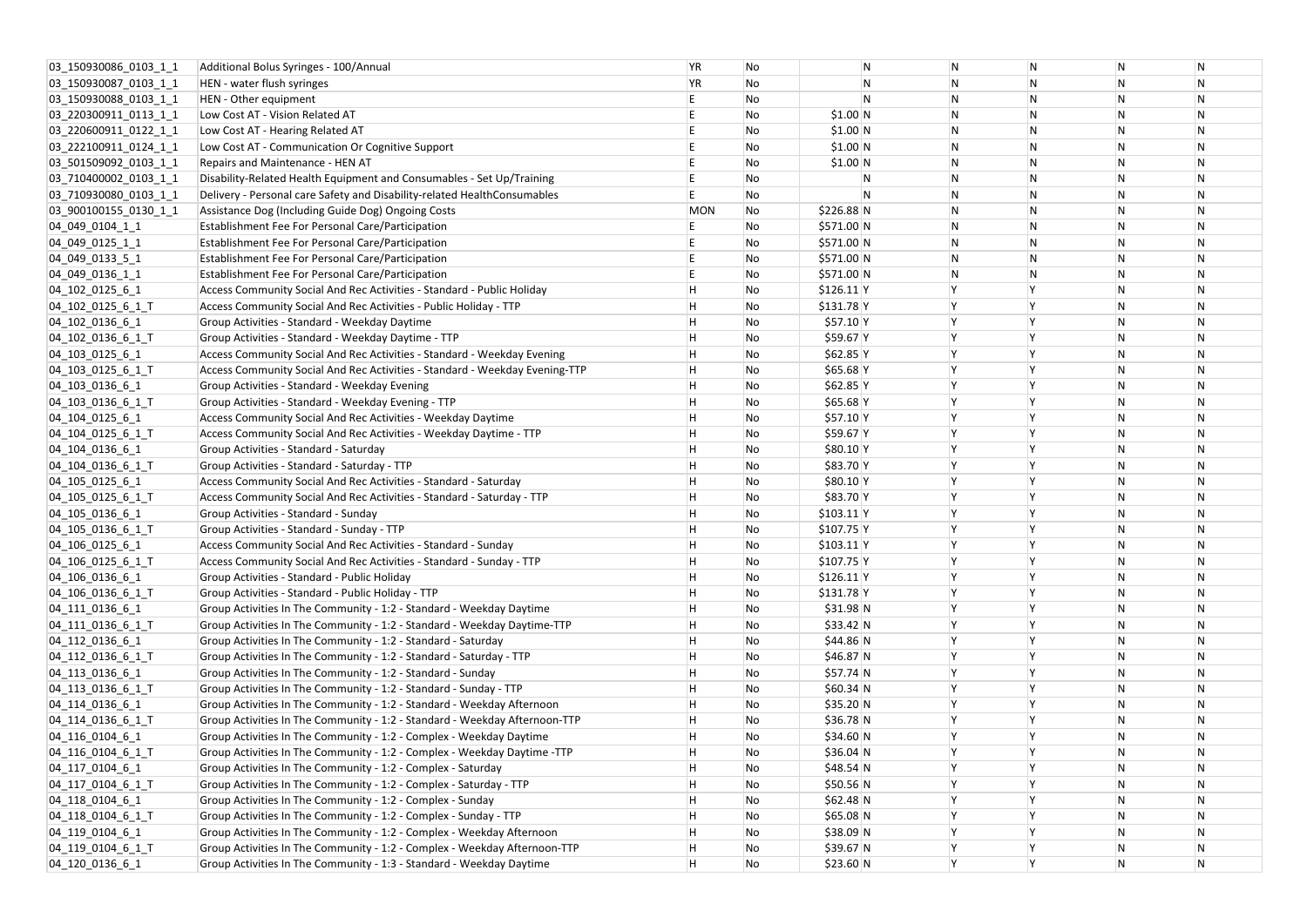| 04_120_0136_6_1_T     | Group Activities In The Community - 1:3 - Standard - Weekday Daytime-TTP   | н | No | \$24.66 N  | Y |
|-----------------------|----------------------------------------------------------------------------|---|----|------------|---|
| 04_121_0136_6_1       | Group Activities In The Community - 1:3 - Standard - Saturday              | Η | No | $$33.11$ N | Υ |
| 04 121 0136 6 1 T     | Group Activities In The Community - 1:3 - Standard - Saturday - TTP        | Η | No | \$34.60 N  | Υ |
| 04 122 0136 6 1       | Group Activities In The Community - 1:3 - Standard - Sunday                | н | No | \$42.62 N  | Υ |
| 04_122_0136_6_1_T     | Group Activities In The Community - 1:3 - Standard - Sunday - TTP          | Η | No | \$44.54 N  | Υ |
| 04 123 0136 6 1       | Group Activities In The Community - 1:3 - Standard - Weekday Afternoon     | н | No | \$25.98 N  | Y |
| 04_123_0136_6_1_T     | Group Activities In The Community - 1:3 - Standard - Weekday Afternoon-TTP | Η | No | \$27.15 N  | Y |
| 04 124 0104 6 1       | Group Activities In The Community - 1:3 - Complex - Weekday Daytime        | Η | No | \$25.54 N  | Υ |
| 04 124 0104 6 1 T     | Group Activities In The Community - 1:3 - Complex - Weekday Daytime -TTP   | н | No | \$26.60 N  | Υ |
| 04 125 0104 6 1       | Group Activities In The Community - 1:3 - Complex - Saturday               | н | No | $$35.83$ N | Y |
| 04_125_0104_6_1_T     | Group Activities In The Community - 1:3 - Complex - Saturday - TTP         | н | No | \$37.32 N  | Υ |
| $[04]$ 126 0104 6 1   | Group Activities In The Community - 1:3 - Complex - Sunday                 | Η | No | \$46.12 N  | Y |
| 04_126_0104_6_1_T     | Group Activities In The Community - 1:3 - Complex - Sunday - TTP           | Η | No | \$48.04 N  | Υ |
| 04_127_0104_6_1       | Group Activities In The Community - 1:3 - Complex - Weekday Afternoon      | Η | No | $$28.11$ N | Υ |
| 04_127_0104_6_1_T     | Group Activities In The Community - 1:3 - Complex - Weekday Afternoon-TTP  | Η | No | $$29.28$ N | Υ |
| 04_128_0136_6_1       | Group Activities In The Community - 1:2 - Standard - Public Holiday        | н | No | \$70.62 N  | Υ |
| 04 128 0136 6 1 T     | Group Activities In The Community - 1:2 - Standard - Public Holiday -TTP   | н | No | \$73.80 N  | Y |
| 04_129_0136_6_1       | Group Activities In The Community - 1:3 - Standard - Public Holiday        | н | No | \$52.13 N  | Υ |
| 04 129 0136 6 1 T     | Group Activities In The Community - 1:3 - Standard - Public Holiday -TTP   | Η | No | $$54.47$ N | Y |
| 04 130 0104 6 1       | Group Activities In The Community - 1:2 - Complex - Public Holiday         | н | No | \$76.43 N  | Υ |
| 04_130_0104_6_1_T     | Group Activities In The Community - 1:2 - Complex - Public Holiday - TTP   | н | No | \$79.60 N  | Y |
| 04 131 0104 6 1       | Group Activities In The Community - 1:3 - Complex - Public Holiday         | н | No | $$56.41$ N | Υ |
| $[04]$ 131 0104 6 1 T | Group Activities In The Community - 1:3 - Complex - Public Holiday - TTP   | н | No | \$58.76 N  | Υ |
| 04_136_0136_6_1       | Group Activities In The Community - 1:4 - Standard - Weekday Daytime       | Η | No | $$19.41$ N | Υ |
| 04 136 0136 6 1 T     | Group Activities In The Community - 1:4 - Standard - Weekday Daytime-TTP   | н | No | \$20.29 N  | Υ |
| 04 137 0136 6 1       | Group Activities In The Community - 1:4 - Standard - Weekday Afternoon     | Η | No | $$21.37$ N | Y |
| 04_137_0136_6_1_T     | Group Activities In The Community - 1:4 - Standard - Weekday Afternoon-TTP | Η | No | \$22.33 N  | Υ |
| 04_138_0136_6_1       | Group Activities In The Community - 1:4 - Standard - Saturday              | н | No | \$27.23 N  | Υ |
| 04_138_0136_6_1_T     | Group Activities In The Community - 1:4 - Standard - Saturday - TTP        | н | No | \$28.46 N  | Y |
| 04_139_0136_6_1       | Group Activities In The Community - 1:4 - Standard - Sunday                | H | No | \$35.06 N  | Υ |
| 04_139_0136_6_1_T     | Group Activities In The Community - 1:4 - Standard - Sunday - TTP          | Н | No | \$36.64 N  | Υ |
| 04_140_0136_6_1       | Group Activities In The Community - 1:4 - Standard - Public Holiday        | Н | No | $$42.88$ N | Y |
| 04 140 0136 6 1 T     | Group Activities In The Community - 1:4 - Standard - Public Holiday -TTP   | Η | No | $$44.81$ N | Υ |
| 04_141_0136_6_1       | Group Activities In The Community - 1:5 - Standard - Weekday Daytime       | Н | No | \$16.90 N  | Y |
| 04_141_0136_6_1_T     | Group Activities In The Community - 1:5 - Standard - Weekday Daytime-TTP   | Н | No | \$17.66 N  | Υ |
| 04_142_0136_6_1       | Group Activities In The Community - 1:5 - Standard - Weekday Afternoon     | н | No | \$18.60 N  | Y |
| 04_142_0136_6_1_T     | Group Activities In The Community - 1:5 - Standard - Weekday Afternoon-TTP | н | No | \$19.44 N  | Υ |
| 04_143_0136_6_1       | Group Activities In The Community - 1:5 - Standard - Saturday              | Η | No | $$23.71$ N | Υ |
| 04_143_0136_6_1_T     | Group Activities In The Community - 1:5 - Standard - Saturday - TTP        | Η | No | \$24.78 N  | Υ |
| 04_144_0136_6_1       | Group Activities In The Community - 1:5 - Standard - Sunday                | Н | No | \$30.52 N  | Υ |
| 04_144_0136_6_1_T     | Group Activities In The Community - 1:5 - Standard - Sunday - TTP          | Η | No | $$31.89$ N | Y |
| 04_145_0136_6_1       | Group Activities In The Community - 1:5 - Standard - Public Holiday        | н | No | \$37.33 N  | Υ |
| 04_145_0136_6_1_T     | Group Activities In The Community - 1:5 - Standard - Public Holiday -TTP   | Н | No | $$39.01$ N | Y |
| 04_146_0104_6_1       | Group Activities In The Community - 1:4 - Complex - Weekday Daytime        | н | No | \$21.01 N  | Υ |
| 04 146 0104 6 1 T     | Group Activities In The Community - 1:4 - Complex - Weekday Daytime -TTP   | Н | No | \$21.88 N  | Y |
| 04_147_0104_6_1       | Group Activities In The Community - 1:4 - Complex - Weekday Afternoon      | Η | No | \$23.12 N  | Υ |
| 04_147_0104_6_1_T     | Group Activities In The Community - 1:4 - Complex - Weekday Afternoon-TTP  | н | No | $$24.09$ N | Υ |
| 04_148_0104_6_1       | Group Activities In The Community - 1:4 - Complex - Saturday               | Н | No | $$29.47$ N | Y |
| 04 148 0104 6 1 T     | Group Activities In The Community - 1:4 - Complex - Saturday - TTP         | н | No | \$30.70 N  | Υ |
| 04_149_0104_6_1       | Group Activities In The Community - 1:4 - Complex - Sunday                 | Н | No | \$37.94 N  | Y |
| 04 149 0104 6 1 T     | Group Activities In The Community - 1:4 - Complex - Sunday - TTP           | H | No | $$39.51$ N | Y |
|                       |                                                                            |   |    |            |   |

| Υ | N         | N         |
|---|-----------|-----------|
| Υ | N         | ${\sf N}$ |
| Υ | N         | ${\sf N}$ |
| Y | N         | N         |
| Y | N         | N         |
| Υ | N         | N         |
| Υ | ${\sf N}$ | ${\sf N}$ |
| Υ | N         | N         |
| Y | ${\sf N}$ | N         |
| Υ | N         | N         |
| Υ | N         | N         |
| Y | N         | ${\sf N}$ |
| Υ | N         | N         |
| Υ | N         | N         |
| Υ | N         | N         |
| Υ | ${\sf N}$ | N         |
| Υ | N         | ${\sf N}$ |
| Υ | N         | N         |
| Y | N         | N         |
| Υ | N         | N         |
| Υ | ${\sf N}$ | ${\sf N}$ |
| Υ | N         | ${\sf N}$ |
| Y | N         | N         |
| Y | N         | N         |
| Υ | N         | N         |
| Υ | ${\sf N}$ | ${\sf N}$ |
| Υ | N         | N         |
| Y | N         | N         |
| Υ | N         | N         |
| Υ | N         | N         |
| Υ | N         | N         |
| Υ | N         | N         |
| Υ | N         | N         |
| Υ | N         | N         |
| Y | N         | N         |
| Υ | N         | N         |
| Υ | N         | N         |
| Υ | N         | ${\sf N}$ |
| Υ | N         | N         |
| Υ | N         | N         |
| Υ | N         | N         |
| Υ | N         | N         |
| Υ | N         | N         |
| Υ | N         | N         |
| Υ | N         | N         |
| Υ | N         | N         |
| Υ | ${\sf N}$ | N         |
| Υ | N         | N         |
| Y | N         | N         |
| Y | N         | N         |
| Υ | N         | N         |
|   |           |           |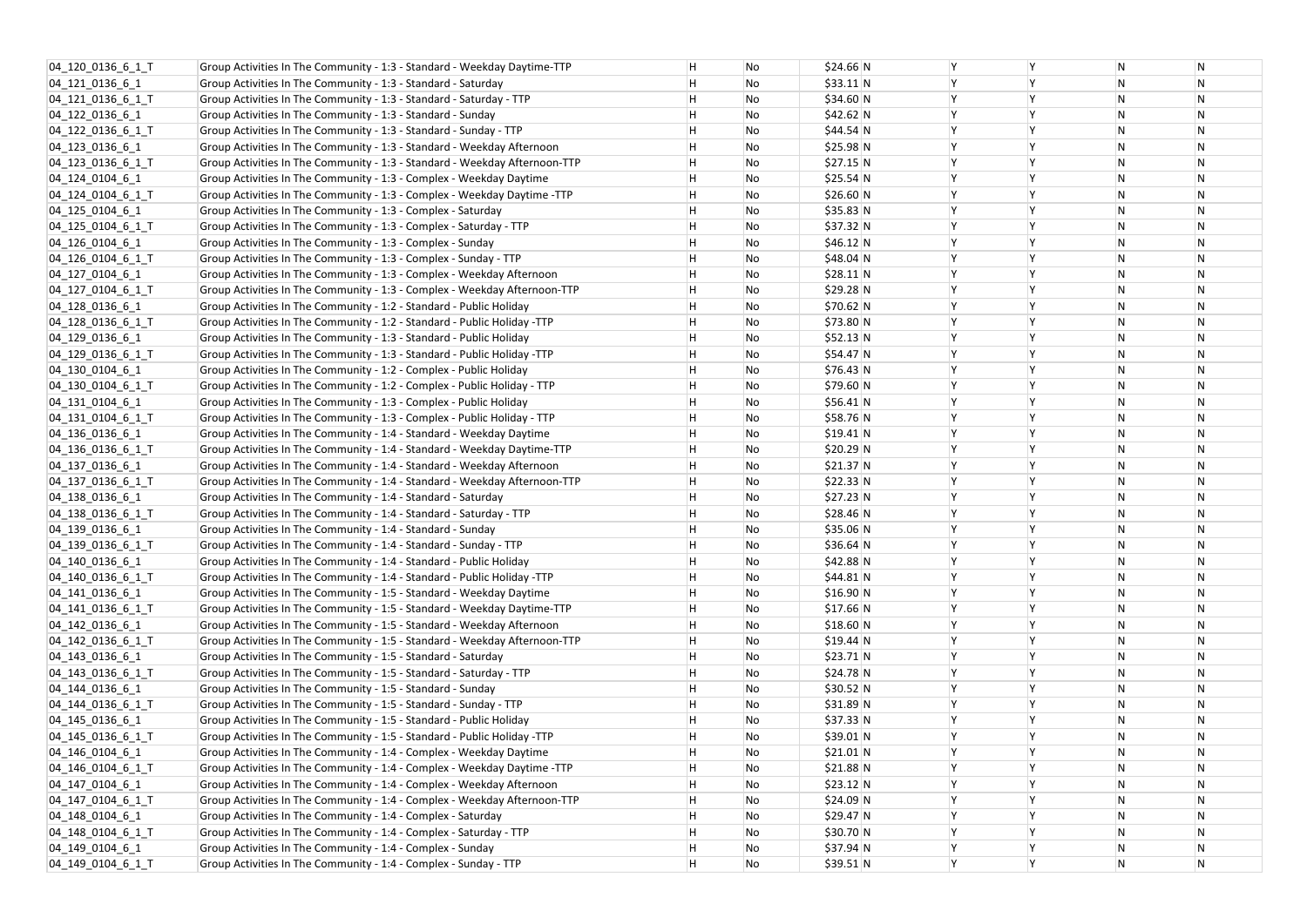| 04 150 0104 6 1               | Group Activities In The Community - 1:4 - Complex - Public Holiday        | Η | No | \$46.40 N   | Y |
|-------------------------------|---------------------------------------------------------------------------|---|----|-------------|---|
| 04 150 0104 6 1 T             | Group Activities In The Community - 1:4 - Complex - Public Holiday - TTP  | н | No | $$48.33$ N  | Υ |
| 04 151 0104 6 1               | Group Activities In The Community - 1:5 - Complex - Weekday Daytime       | Η | No | $$18.29$ N  | Υ |
| 04 151 0104 6 1 T             | Group Activities In The Community - 1:5 - Complex - Weekday Daytime -TTP  | н | No | \$19.05 N   | Υ |
| 04 152 0104 6 1               | Group Activities In The Community - 1:5 - Complex - Weekday Afternoon     | Η | No | \$20.13 N   | Υ |
| 04 152 0104 6 1 T             | Group Activities In The Community - 1:5 - Complex - Weekday Afternoon-TTP | н | No | \$20.97 N   | Υ |
| 04 153 0104 6 1               | Group Activities In The Community - 1:5 - Complex - Saturday              | Η | No | \$25.66 N   | Y |
| 04_153_0104_6_1_T             | Group Activities In The Community - 1:5 - Complex - Saturday - TTP        | Η | No | \$26.72 N   | Υ |
| 04 154 0104 6 1               | Group Activities In The Community - 1:5 - Complex - Sunday                | н | No | \$33.03 N   | Υ |
| 04 154 0104 6 1 T             | Group Activities In The Community - 1:5 - Complex - Sunday - TTP          | Η | No | \$34.40 N   | Υ |
| 04 155 0104 6 1               | Group Activities In The Community - 1:5 - Complex - Public Holiday        | н | No | \$40.40 N   | Υ |
| $[04]$ 155 $[0104]$ 6 $[1]$ T | Group Activities In The Community - 1:5 - Complex - Public Holiday - TTP  | Η | No | \$42.08 N   | Y |
| 04_160_0136_6_1               | Group Activities In A Centre - 1:1 - Standard - Weekday                   | Η | No | \$59.27 N   | Υ |
| 04_160_0136_6_1_T             | Group Activities In A Centre - 1:1 - Standard - Weekday Daytime - TTP     | Η | No | $$61.84$ N  | Υ |
| 04_161_0136_6_1               | Group Activities In A Centre - 1:1 - Standard - Weekday Afternoon         | Η | No | \$65.02 N   | Υ |
| 04_161_0136_6_1_T             | Group Activities In A Centre - 1:1 - Standard - Weekday Afternoon - TTP   | н | No | \$67.85 N   | Υ |
| 04 162 0136 6 1               | Group Activities In A Centre - 1:1 - Standard - Saturday                  | Η | No | $$82.27$ N  | Y |
| 04_162_0136_6_1_T             | Group Activities In A Centre - 1:1 - Standard - Saturday - TTP            | н | No | $$85.87$ N  | Υ |
| 04_163_0136_6_1               | Group Activities In A Centre - 1:1 - Standard - Sunday                    | Η | No | $$105.28$ N | Y |
| 04_163_0136_6_1_T             | Group Activities In A Centre - 1:1 - Standard - Sunday - TTP              | н | No | \$109.92 N  | Υ |
| 04 164 0136 6 1               | Group Activities In A Centre - 1:1 - Standard - Public Holiday            | н | No | $$128.28$ N | Y |
| 04_164_0136_6_1_T             | Group Activities In A Centre - 1:1 - Standard - Public Holiday - TTP      | н | No | \$133.95 N  | Υ |
| 04_165_0136_6_1               | Group Activities In A Centre - 1:2 - Standard - Weekday Daytime           | н | No | \$34.15 N   | Υ |
| 04_165_0136_6_1_T             | Group Activities In A Centre - 1:2 - Standard - Weekday Daytime - TTP     | Η | No | \$35.59 N   | Υ |
| 04 166 0136 6 1               | Group Activities In A Centre - 1:2 - Standard - Weekday Afternoon         | н | No | $$37.37$ N  | Υ |
| 04_166_0136_6_1_T             | Group Activities In A Centre - 1:2 - Standard - Weekday Afternoon - TTP   | Η | No | \$38.95 N   | Y |
| 04_167_0136_6_1               | Group Activities In A Centre - 1:2 - Standard - Saturday                  | Η | No | \$47.03 N   | Υ |
| $[04]$ 167 $[0136]$ 6 $[1]$ T | Group Activities In A Centre - 1:2 - Standard - Saturday - TTP            | н | No | \$49.04 N   | Υ |
| 04 168 0136 6 1               | Group Activities In A Centre - 1:2 - Standard - Sunday                    | н | No | \$59.91 N   | Υ |
| 04_168_0136_6_1_T             | Group Activities In A Centre - 1:2 - Standard - Sunday - TTP              | H | No | $$62.51$ N  | Υ |
| 04 169 0136 6 1               | Group Activities In A Centre - 1:2 - Standard - Public Holiday            | н | No | \$72.79 N   | Υ |
| 04 169 0136 6 1 T             | Group Activities In A Centre - 1:2 - Standard - Public Holiday - TTP      | Η | No | \$75.97 N   | Y |
| 04_170_0136_6_1               | Group Activities In A Centre - 1:3 - Standard - Weekday Daytime           | Η | No | $$25.77$ N  | Υ |
| 04_170_0136_6_1_T             | Group Activities In A Centre - 1:3 - Standard - Weekday Daytime - TTP     | Н | No | \$26.83 N   | Y |
| 04_171_0136_6_1               | Group Activities In A Centre - 1:3 - Standard - Weekday Afternoon         | Η | No | \$28.15 N   | Υ |
| 04 171 0136 6 1 T             | Group Activities In A Centre - 1:3 - Standard - Weekday Afternoon - TTP   | н | No | \$29.32 N   | Y |
| 04_172_0136_6_1               | Group Activities In A Centre - 1:3 - Standard - Saturday                  | н | No | $$35.28$ N  | Υ |
| 04 172 0136 6 1 T             | Group Activities In A Centre - 1:3 - Standard - Saturday - TTP            | Η | No | $$36.77$ N  | Υ |
| 04_173_0136_6_1               | Group Activities In A Centre - 1:3 - Standard - Sunday                    | Η | No | \$44.79 N   | Υ |
| 04 173 0136 6 1 T             | Group Activities In A Centre - 1:3 - Standard - Sunday - TTP              | Н | No | $$46.71$ N  | Υ |
| 04_174_0136_6_1               | Group Activities In A Centre - 1:3 - Standard - Public Holiday            | Η | No | \$54.30 N   | Y |
| 04 174 0136 6 1 T             | Group Activities In A Centre - 1:3 - Standard - Public Holiday - TTP      | н | No | \$56.64 N   | Υ |
| 04_175_0136_6_1               | Group Activities In A Centre - 1:4 - Standard - Weekday Daytime           | Н | No | \$21.58 N   | Υ |
| $[04]$ 175 $[0136]$ 6 $[1]$ T | Group Activities In A Centre - 1:4 - Standard - Weekday Daytime - TTP     | н | No | \$22.46 N   | Υ |
| 04_176_0136_6_1               | Group Activities In A Centre - 1:4 - Standard - Weekday Afternoon         | Н | No | \$23.54 N   | Y |
| 04 176 0136 6 1 T             | Group Activities In A Centre - 1:4 - Standard - Weekday Afternoon - TTP   | Η | No | \$24.50 N   | Υ |
| 04_177_0136_6_1               | Group Activities In A Centre - 1:4 - Standard - Saturday                  | н | No | \$29.40 N   | Υ |
| 04_177_0136_6_1_T             | Group Activities In A Centre - 1:4 - Standard - Saturday - TTP            | н | No | \$30.63 N   | Υ |
| 04_178_0136_6_1               | Group Activities In A Centre - 1:4 - Standard - Sunday                    | н | No | \$37.23 N   | Υ |
| 04_178_0136_6_1_T             | Group Activities In A Centre - 1:4 - Standard - Sunday - TTP              | н | No | $$38.81$ N  | Y |
| 04_179_0136_6_1               | Group Activities In A Centre - 1:4 - Standard - Public Holiday            | H | No | \$45.05 N   | Y |

| Υ | N         | N         |
|---|-----------|-----------|
| Υ | N         | ${\sf N}$ |
| Υ | N         | ${\sf N}$ |
| Y | N         | N         |
| Y | N         | N         |
| Υ | N         | N         |
| Υ | ${\sf N}$ | ${\sf N}$ |
| Υ | N         | N         |
| Y | ${\sf N}$ | N         |
| Υ | N         | N         |
| Υ | N         | N         |
| Y | N         | ${\sf N}$ |
| Υ | N         | N         |
| Υ | N         | N         |
| Υ | N         | N         |
| Υ | ${\sf N}$ | N         |
| Υ | N         | ${\sf N}$ |
| Υ | N         | N         |
| Y | N         | N         |
| Υ | N         | N         |
| Υ | ${\sf N}$ | ${\sf N}$ |
| Υ | N         | ${\sf N}$ |
| Y | N         | N         |
| Y | N         | N         |
| Υ | N         | N         |
| Υ | ${\sf N}$ | ${\sf N}$ |
| Υ | N         | N         |
| Y | N         | N         |
| Υ | N         | N         |
| Υ | N         | N         |
| Υ | N         | N         |
| Υ | N         | N         |
| Υ | N         | N         |
| Υ | N         | N         |
| Y | N         | N         |
| Υ | N         | N         |
| Υ | N         | N         |
| Υ | N         | ${\sf N}$ |
| Υ | N         | N         |
| Υ | N         | N         |
| Υ | N         | N         |
| Υ | N         | N         |
| Υ | N         | N         |
| Υ | N         | N         |
| Υ | N         | N         |
| Υ | N         | N         |
| Υ | ${\sf N}$ | N         |
| Υ | N         | N         |
| Y | N         | N         |
| Y | N         | N         |
| Υ | N         | N         |
|   |           |           |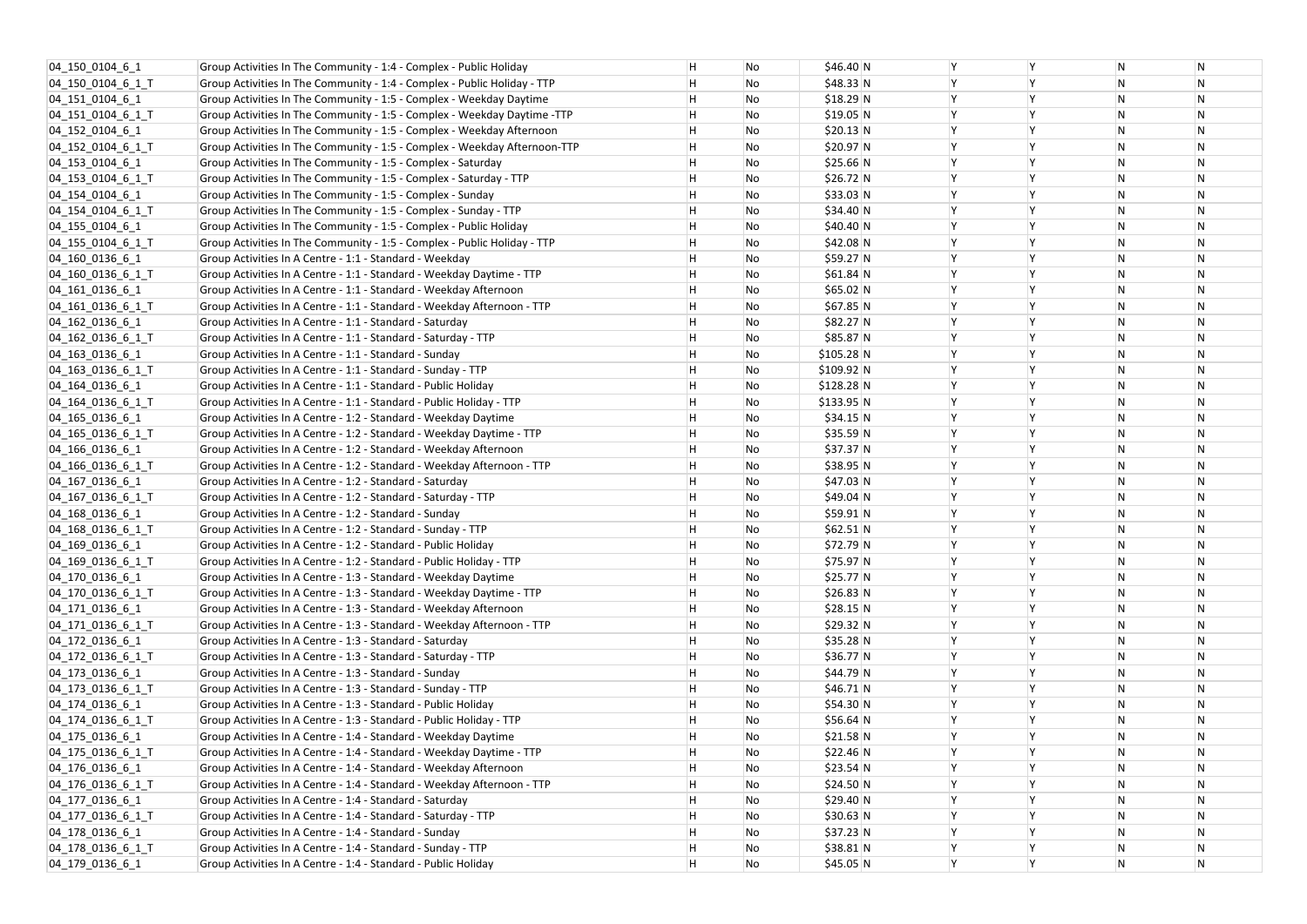| 04_179_0136_6_1_T             | Group Activities In A Centre - 1:4 - Standard - Public Holiday - TTP    | Η | No | $$46.98$ N  | Y |
|-------------------------------|-------------------------------------------------------------------------|---|----|-------------|---|
| 04 180 0136 6 1               | Group Activities In A Centre - 1:5 - Standard - Weekday Daytime         | Н | No | $$19.07$ N  | Υ |
| 04 180 0136 6 1 T             | Group Activities In A Centre - 1:5 - Standard - Weekday Daytime - TTP   | Η | No | \$19.83 N   | Υ |
| 04_181_0136_6_1               | Group Activities In A Centre - 1:5 - Standard - Weekday Afternoon       | н | No | \$20.77 N   | Υ |
| 04_181_0136_6_1_T             | Group Activities In A Centre - 1:5 - Standard - Weekday Afternoon - TTP | Η | No | $$21.61$ N  | Y |
| 04 182 0136 6 1               | Group Activities In A Centre - 1:5 - Standard - Saturday                | н | No | \$25.88 N   | Υ |
| 04_182_0136_6_1_T             | Group Activities In A Centre - 1:5 - Standard - Saturday - TTP          | Η | No | \$26.95 N   | Y |
| 04_183_0136_6_1               | Group Activities In A Centre - 1:5 - Standard - Sunday                  | Η | No | \$32.69 N   | Υ |
| 04_183_0136_6_1_T             | Group Activities In A Centre - 1:5 - Standard - Sunday - TTP            | н | No | \$34.06 N   | Υ |
| 04 184 0136 6 1               | Group Activities In A Centre - 1:5 - Standard - Public Holiday          | н | No | \$39.50 N   | Υ |
| 04 184 0136 6 1 T             | Group Activities In A Centre - 1:5 - Standard - Public Holiday - TTP    | н | No | \$41.18 N   | Υ |
| 04_185_0104_6_1               | Group Activities In A Centre - 1:1 - Complex - Weekday Daytime          | н | No | \$63.96 N   | Y |
| $[04]$ 185 $[0104]$ 6 $[1]$ T | Group Activities In A Centre - 1:1 - Complex - Weekday Daytime - TTP    | Η | No | \$66.53 N   | Υ |
| 04_186_0104_6_1               | Group Activities In A Centre - 1:1 - Complex - Weekday Afternoon        | Η | No | \$70.18 N   | Υ |
| 04 186 0104 6 1 T             | Group Activities In A Centre - 1:1 - Complex - Weekday Afternoon - TTP  | Η | No | \$73.01 N   | Y |
| 04_187_0104_6_1               | Group Activities In A Centre - 1:1 - Complex - Saturday                 | н | No | \$88.85 N   | Υ |
| 04 187 0104 6 1 T             | Group Activities In A Centre - 1:1 - Complex - Saturday - TTP           | н | No | \$92.45 N   | Y |
| 04_188_0104_6_1               | Group Activities In A Centre - 1:1 - Complex - Sunday                   | н | No | \$113.75 N  | Υ |
| 04 188 0104 6 1 T             | Group Activities In A Centre - 1:1 - Complex - Sunday - TTP             | Η | No | $$118.39$ N | Y |
| 04 189 0104 6 1               | Group Activities In A Centre - 1:1 - Complex - Public Holiday           | н | No | \$138.65 N  | Υ |
| 04 189 0104 6 1 T             | Group Activities In A Centre - 1:1 - Complex - Public Holiday - TTP     | н | No | \$144.32 N  | Y |
| 04 190 0104 6 1               | Group Activities In A Centre - 1:2 - Complex - Weekday Daytime          | н | No | \$36.77 N   | Υ |
| $[04]$ 190 $[0104]$ 6 $[1]$ T | Group Activities In A Centre - 1:2 - Complex - Weekday Daytime - TTP    | н | No | $$38.21$ N  | Υ |
| 04 191 0104 6 1               | Group Activities In A Centre - 1:2 - Complex - Weekday Afternoon        | Η | No | \$40.26 N   | Υ |
| 04 191 0104 6 1 T             | Group Activities In A Centre - 1:2 - Complex - Weekday Afternoon - TTP  | H | No | \$41.84 N   | Υ |
| 04 192 0104 6 1               | Group Activities In A Centre - 1:2 - Complex - Saturday                 | Η | No | $$50.71$ N  | Y |
| 04_192_0104_6_1_T             | Group Activities In A Centre - 1:2 - Complex - Saturday - TTP           | Η | No | \$52.73 N   | Υ |
| 04_193_0104_6_1               | Group Activities In A Centre - 1:2 - Complex - Sunday                   | н | No | \$64.65 N   | Υ |
| 04 193 0104 6 1 T             | Group Activities In A Centre - 1:2 - Complex - Sunday - TTP             | н | No | \$67.25 N   | Υ |
| 04 194 0104 6 1               | Group Activities In A Centre - 1:2 - Complex - Public Holiday           | H | No | \$78.60 N   | Υ |
| 04 194 0104 6 1 T             | Group Activities In A Centre - 1:2 - Complex - Public Holiday - TTP     | н | No | \$81.77 N   | Υ |
| 04_195_0104_6_1               | Group Activities In A Centre - 1:3 - Complex - Weekday Daytime          | Η | No | $$27.71$ N  | Y |
| 04_195_0104_6_1_T             | Group Activities In A Centre - 1:3 - Complex - Weekday Daytime - TTP    | Η | No | $$28.77$ N  | Υ |
| 04_196_0104_6_1               | Group Activities In A Centre - 1:3 - Complex - Weekday Afternoon        | Н | No | \$30.28 N   | Y |
| 04_196_0104_6_1_T             | Group Activities In A Centre - 1:3 - Complex - Weekday Afternoon - TTP  | н | No | \$31.45 N   | Υ |
| 04_197_0104_6_1               | Group Activities In A Centre - 1:3 - Complex - Saturday                 | н | No | \$38.00 N   | Y |
| 04 197 0104 6 1 T             | Group Activities In A Centre - 1:3 - Complex - Saturday - TTP           | н | No | \$39.49 N   | Υ |
| 04_198_0104_6_1               | Group Activities In A Centre - 1:3 - Complex - Sunday                   | Η | No | $$48.29$ N  | Υ |
| 04 198 0104 6 1 T             | Group Activities In A Centre - 1:3 - Complex - Sunday - TTP             | Η | No | $$50.21$ N  | Υ |
| 04_199_0104_6_1               | Group Activities In A Centre - 1:3 - Complex - Public Holiday           | Н | No | $$58.58$ N  | Υ |
| 04 199 0104 6 1 T             | Group Activities In A Centre - 1:3 - Complex - Public Holiday - TTP     | Η | No | \$60.93 N   | Y |
| 04_200_0104_6_1               | Group Activities In A Centre - 1:4 - Complex - Weekday Daytime          | н | No | $$23.18$ N  | Υ |
| 04 200 0104 6 1 T             | Group Activities In A Centre - 1:4 - Complex - Weekday Daytime - TTP    | Н | No | \$24.05 N   | Y |
| 04_201_0104_6_1               | Group Activities In A Centre - 1:4 - Complex - Weekday Afternoon        | н | No | \$25.29 N   | Υ |
| 04 201 0104 6 1 T             | Group Activities In A Centre - 1:4 - Complex - Weekday Afternoon - TTP  | Н | No | \$26.26 N   | Y |
| 04_202_0104_6_1               | Group Activities In A Centre - 1:4 - Complex - Saturday                 | Η | No | \$31.64 N   | Υ |
| 04_202_0104_6_1_T             | Group Activities In A Centre - 1:4 - Complex - Saturday - TTP           | Η | No | $$32.87$ N  | Υ |
| 04 203 0104 6 1               | Group Activities In A Centre - 1:4 - Complex - Sunday                   | Н | No | $$40.11$ N  | Υ |
| 04 203 0104 6 1 T             | Group Activities In A Centre - 1:4 - Complex - Sunday - TTP             | н | No | \$41.68 N   | Υ |
| 04 204 0104 6 1               | Group Activities In A Centre - 1:4 - Complex - Public Holiday           | н | No | $$48.57$ N  | Y |
| 04 204 0104 6 1 T             | Group Activities In A Centre - 1:4 - Complex - Public Holiday - TTP     | H | No | \$50.50 N   | Y |
|                               |                                                                         |   |    |             |   |

| Υ | N         | N         |
|---|-----------|-----------|
| Υ | N         | ${\sf N}$ |
| Υ | N         | ${\sf N}$ |
| Y | N         | N         |
| Y | N         | N         |
| Υ | N         | N         |
| Υ | ${\sf N}$ | ${\sf N}$ |
| Υ | N         | N         |
| Y | ${\sf N}$ | N         |
| Υ | N         | N         |
| Υ | N         | N         |
| Y | N         | ${\sf N}$ |
| Υ | N         | N         |
| Υ | N         | N         |
| Υ | N         | N         |
| Υ | ${\sf N}$ | N         |
| Υ | N         | ${\sf N}$ |
| Υ | N         | N         |
| Y | N         | N         |
| Υ | N         | N         |
| Υ | ${\sf N}$ | ${\sf N}$ |
| Υ | N         | ${\sf N}$ |
| Y | N         | N         |
| Y | N         | N         |
| Υ | N         | N         |
| Υ | ${\sf N}$ | ${\sf N}$ |
| Υ | N         | N         |
| Y | N         | N         |
| Υ | N         | N         |
| Υ | N         | N         |
| Υ | N         | N         |
| Υ | N         | N         |
| Υ | N         | N         |
| Υ | N         | N         |
| Y | N         | N         |
| Υ | N         | N         |
| Υ | N         | N         |
| Υ | N         | ${\sf N}$ |
| Υ | N         | N         |
| Υ | N         | N         |
| Υ | N         | N         |
| Υ | N         | N         |
| Υ | N         | N         |
| Υ | N         | N         |
| Υ | N         | N         |
| Υ | N         | N         |
| Υ | ${\sf N}$ | N         |
| Υ | N         | N         |
| Y | N         | N         |
| Y | N         | N         |
| Υ | N         | N         |
|   |           |           |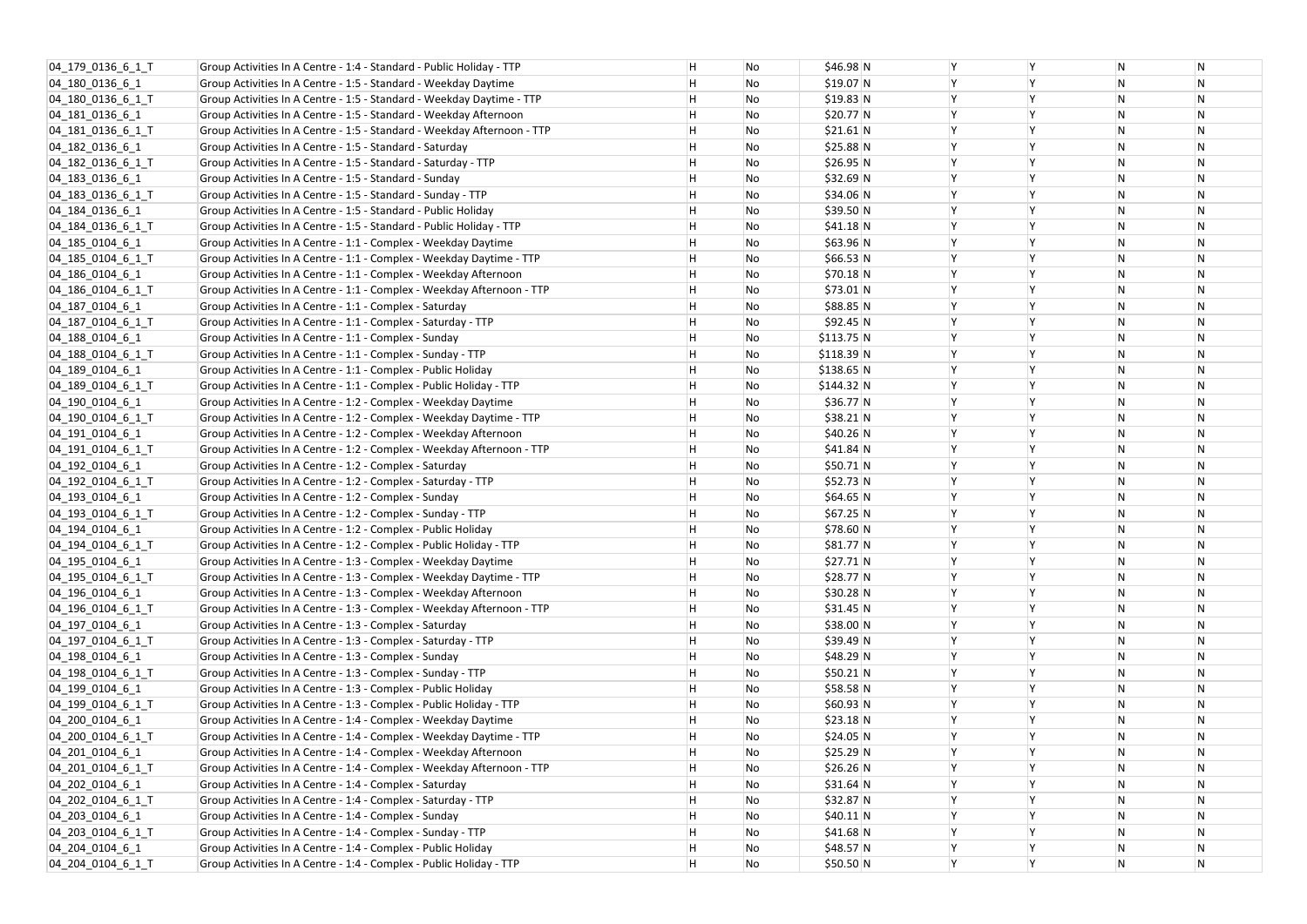| 04 205 0104 6 1     | Group Activities In A Centre - 1:5 - Complex - Weekday Daytime             | н       | No | \$20.46 N    | Y  |
|---------------------|----------------------------------------------------------------------------|---------|----|--------------|----|
| 04 205 0104 6 1 T   | Group Activities In A Centre - 1:5 - Complex - Weekday Daytime - TTP       | н       | No | \$21.22 N    | Y  |
| 04 206 0104 6 1     | Group Activities In A Centre - 1:5 - Complex - Weekday Afternoon           | н       | No | \$22.30 N    | Y  |
| 04 206 0104 6 1 T   | Group Activities In A Centre - 1:5 - Complex - Weekday Afternoon - TTP     | н       | No | \$23.14 N    | Y  |
| 04 207 0104 6 1     | Group Activities In A Centre - 1:5 - Complex - Saturday                    | Н       | No | \$27.83 N    | Y  |
| 04 207 0104 6 1 T   | Group Activities In A Centre - 1:5 - Complex - Saturday - TTP              | $\sf H$ | No | $$28.89$ N   | Y  |
| 04 208 0104 6 1     | Group Activities In A Centre - 1:5 - Complex - Sunday                      | Н       | No | \$35.20 N    | Y  |
| 04 208 0104 6 1 T   | Group Activities In A Centre - 1:5 - Complex - Sunday - TTP                | Н       | No | $$36.57$ N   | Y  |
| 04 209 0104 6 1     | Group Activities In A Centre - 1:5 - Complex - Public Holiday              | н       | No | $$42.57$ N   | Y  |
| 04 209 0104 6 1 T   | Group Activities In A Centre - 1:5 - Complex - Public Holiday - TTP        | Н       | No | $$44.25$ N   | Y  |
| 04_210_0125_6_1     | <b>Community Social And Recreational Activities</b>                        | E       | No | N            | N  |
| 04_300_0104_1_1     | Access Community Social And Rec Activities - Level 1 - Weekday Daytime     | Н       | No | \$57.10 Y    | Y  |
| $[04]$ 300 0104 1 1 | Access Community Social And Rec Activities - Level 1 - Weekday Daytime-TTP | Н       | No | $$59.67$ Y   | Y  |
| 04_301_0104_1_1     | Access Community Social And Rec Activities - Level 1 - Weekday Evening     | н       | No | $$62.85$ Y   | Y  |
| 04 301 0104 1 1 T   | Access Community Social And Rec Activities - Level 1 - Weekday Evening-TTP | Н       | No | $$65.68$ Y   | Y  |
| $[04]$ 302 0104 1 1 | Access Community Social And Rec Activities - Level 1 - Saturday            | н       | No | \$80.10 Y    | Y  |
| 04_302_0104_1_1_T   | Access Community Social And Rec Activities - Level 1 - Saturday - TTP      | Н       | No | \$83.70 Y    | Y  |
| 04_303_0104_1_1     | Access Community Social And Rec Activities - Level 1 - Sunday              | Н       | No | $$103.11$  Y | Y  |
| 04 303 0104 1 1 T   | Access Community Social And Rec Activities - Level 1 - Sunday - TTP        | Н       | No | $$107.75$ Y  | Y  |
| 04 304 0104 1 1     | Access Community Social And Rec Activities - Level 1 - Public Holiday      | Н       | No | $$126.11$  Y | Y  |
| 04 304 0104 1 1 T   | Access Community Social And Rec Activities - Level 1 - Public Holiday-TTP  | н       | No | $$131.78$ Y  | Y  |
| 04 400 0104 1 1     | Access Community Social And Rec Activities - Level 2 - Weekday Daytime     | Н       | No | $$61.79$ Y   | Y  |
| 04_400_0104_1_1_T   | Access Community Social And Rec Activities - Level 2 - Weekday Daytime-TTP | н       | No | \$64.36 Y    | Y  |
| 04 401 0104 1 1     | Access Community Social And Rec Activities - Level 2 - Weekday Evening     | Н       | No | $$68.01$ Y   | Y  |
| 04_401_0104_1_1_T   | Access Community Social And Rec Activities - Level 2 - Weekday Evening-TTP | Н       | No | $$70.84$ Y   | Y  |
| 04 402 0104 1 1     | Access Community Social And Rec Activities - Level 2 - Saturday            | Н       | No | $$86.68$ Y   | Y  |
| 04_402_0104_1_1_T   | Access Community Social And Rec Activities - Level 2 - Saturday - TTP      | Н       | No | \$90.28 Y    | Y  |
| $04_403_0104_11$    | Access Community Social And Rec Activities - Level 2 - Sunday              | н       | No | $$111.58$ Y  | Y  |
| 04_403_0104_1_1_T   | Access Community Social And Rec Activities - Level 2 - Sunday - TTP        | Н       | No | $$116.22$ Y  | Y  |
| 04 404 0104 1 1     | Access Community Social And Rec Activities - Level 2 - Public Holiday      | н       | No | $$136.48$ Y  | Y  |
| 04 404 0104 1 1 T   | Access Community Social And Rec Activities - Level 2 - Public Holiday-TTP  | H       | No | $$142.15$ Y  | Y  |
| 04_500_0104_1_1     | Access Community Social And Rec Activities - Level 3 - Weekday Daytime     | н       | No | $$65.09$ Y   | Y  |
| 04 500 0104 1 1 T   | Access Community Social And Rec Activities - Level 3 - Weekday Daytime-TTP | Н       | No | \$67.66 Y    | Y  |
| 04_501_0104_1_1     | Access Community Social And Rec Activities - Level 3 - Weekday Evening     | Н       | No | $$71.64$ Y   | Y  |
| 04 501 0104 1 1 T   | Access Community Social And Rec Activities - Level 3 - Weekday Evening-TTP | н       | No | \$74.47 Y    | Y  |
| 04 502 0104 1 1     | Access Community Social And Rec Activities - Level 3 - Saturday            | Н       | No | $$91.31$ Y   | Y  |
| 04_502_0104_1_1_T   | Access Community Social And Rec Activities - Level 3 - Saturday - TTP      | н       | No | $$94.91$ Y   |    |
| 04 503 0104 1 1     | Access Community Social And Rec Activities - Level 3 - Sunday              | Н       | No | $$117.54$ Y  | Y  |
| 04_503_0104_1_1_T   | Access Community Social And Rec Activities - Level 3 - Sunday - TTP        | Н       | No | $$122.18$ Y  | Y  |
| 04_504_0104_1_1     | Access Community Social And Rec Activities - Level 3 - Public Holiday      | Н       | No | $$143.76$ Y  | Y  |
| 04_504_0104_1_1_T   | Access Community Social And Rec Activities - Level 3 - Public Holiday-TTP  | Н       | No | $$149.43$ Y  | Y  |
| 04_590_0125_6_1     | <b>Activity Based Transport</b>                                            | E       | No | \$1.00 N     | N  |
| 04_591_0136_6_1     | <b>Activity Based Transport</b>                                            | E       | No | \$1.00 N     | N  |
| 04_592_0104_6_1     | <b>Activity Based Transport</b>                                            | E       | No | \$1.00 N     | N  |
| 04_599_0104_6_1     | Centre Capital Cost                                                        | н       | No | $$2.17$ N    | N  |
| 04_599_0133_5_1     | Centre Capital Cost                                                        | Н       | No | $$2.17$ N    | N  |
| 04_599_0136_6_1     | Centre Capital Cost                                                        | н       | No | $$2.17$ N    | N. |
| 04_600_0104_6_1     | Group Activities - High Intensity - Weekday Daytime                        | Н       | No | \$61.79 Y    | Y  |
| 04_600_0104_6_1_T   | Group Activities - High Intensity - Weekday Daytime - TTP                  | н       | No | \$64.36 Y    | Y  |
| 04 601 0104 6 1     | Group Activities - High Intensity - Weekday Evening                        | Н       | No | $$68.01$ Y   | Y  |
| 04 601 0104 6 1 T   | Group Activities - High Intensity - Weekday Evening - TTP                  | H       | No | $$70.84$ Y   | Y  |
|                     |                                                                            |         |    |              |    |

| Υ         | N         | N         |
|-----------|-----------|-----------|
| Υ         | N         | N         |
| Y         | ${\sf N}$ | N         |
| Y         | N         | N         |
| Y         | N         | N         |
| Υ         | N         | N         |
| Y         | N         | N         |
| Y         | N         | N         |
| Y         | N         | N         |
| Y         | N         | N         |
| N         | N         | N         |
| Υ         | N         | N         |
| Υ         | N         | N         |
| Υ         | N         | N         |
| Υ         | N         | N         |
| Y         | N         | ${\sf N}$ |
| Y         | N         | N         |
| Y         | N         | N         |
| Y         | N         | N         |
| Υ         | N         | N         |
| Y         | N         | ${\sf N}$ |
| Y         | N         | N         |
| Y         | N         | N         |
| Y         | N         | N         |
| Υ         | N         | N         |
| Y         | N         | ${\sf N}$ |
| Y         | N         | N         |
| Y         | N         | N         |
| Y         | N         | N         |
| Υ         | N         | N         |
| Υ         | N         | N         |
| Υ         | N         | N         |
| Υ         | N         | N         |
| Υ         | N         | N         |
| Υ         | N         | N         |
| Y         | N         | N         |
| Υ         | N         | N         |
| Y         | N         | N         |
| Υ         | N         | N         |
| Y         | N         | N         |
| Υ         | N         | N         |
| ${\sf N}$ | N         | N         |
| ${\sf N}$ | N         | N         |
| ${\sf N}$ | N         | N         |
| ${\sf N}$ | N         | N         |
| ${\sf N}$ | N         | N         |
| ${\sf N}$ | N         | ${\sf N}$ |
| Υ         | N         | N         |
| Υ         | N         | N         |
| Y         | N         | N         |
| Υ         | N         | N         |
|           |           |           |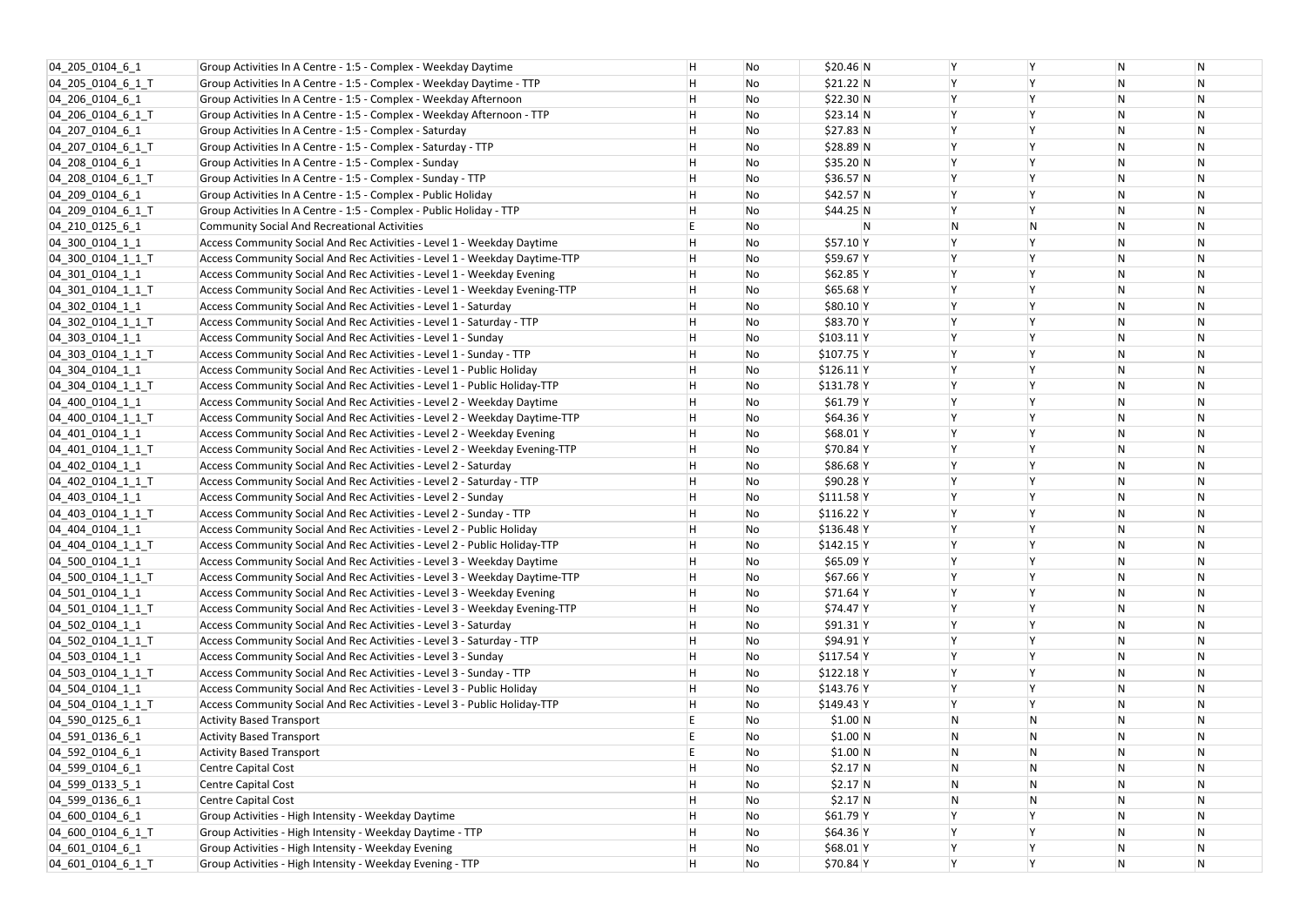| 04 602 0104 6 1                                | Group Activities - High Intensity - Saturday                               | H | No  | \$86.68 Y   |              |                |                | N            | N               |
|------------------------------------------------|----------------------------------------------------------------------------|---|-----|-------------|--------------|----------------|----------------|--------------|-----------------|
| 04 602 0104 6 1 T                              | Group Activities - High Intensity - Saturday - TTP                         | Η | No  | \$90.28 Y   |              |                |                | N            | N               |
| 04_603_0104_6_1                                | Group Activities - High Intensity - Sunday                                 | Η | No  | $$111.58$ Y |              |                |                | N            | N               |
| $[04]$ 603 0104 6 1 T                          | Group Activities - High Intensity - Sunday - TTP                           | Η | No  | $$116.22$ Y |              |                |                | N            | N               |
| 04_604_0104_6_1                                | Group Activities - High Intensity - Public Holiday                         | H | No  | $$136.48$ Y |              |                |                | N            | $\mathsf{N}$    |
| $[04]$ 604 0104 6 1                            | Group Activities - High Intensity - Public Holiday - TTP                   | H | No  | $$142.15$ Y |              |                |                | N            | $\mathsf{N}$    |
| 04 799 0104 6 1                                | Provider travel - non-labour costs                                         |   | No  | \$1.00 N    |              | N              | N              | N            | $\mathsf{N}$    |
| $[04]$ 799 0125 6 1                            | Provider travel - non-labour costs                                         |   | No  | \$1.00 N    |              | $\overline{N}$ | N              | N            | N               |
| $ 04$ 799 0133 5 1                             | Provider travel - non-labour costs                                         |   | No  | \$1.00 N    |              | N              | N              | N            | N               |
| $ 04$ 799 0136 6 1                             | Provider travel - non-labour costs                                         |   | No  | \$1.00 N    |              | ${\sf N}$      | N              | N            | $\mathsf{N}$    |
| $04$ 801 0133 5 1                              | Supports in Employment - Weekday Daytime                                   | H | No  | \$57.10 Y   |              |                |                | N            | $\mathsf{N}$    |
| $[04]$ 801 0133 5 1                            | Supports in Employment - Weekday Daytime - TTP                             | H | No  | \$59.67 Y   |              |                |                | N            | $\mathsf{N}$    |
| 04_802_0133_5_1                                | Supports In Employment - Weekday Evening                                   | Η | No  | $$62.85$ Y  |              |                |                | N            | N               |
| $04$ 802 0133 5 1 T                            | Supports In Employment - Weekday Evening - TTP                             | Н | No  | $$65.68$ Y  |              |                |                | N            | $\mathsf{N}$    |
| $ 04_803_0133_51 $                             | Supports In Employment - Saturday                                          | Η | No  | $$80.10$ Y  |              |                |                | N            | N               |
| 04_803_0133_5_1_T                              | Supports In Employment - Saturday - TTP                                    | Η | No  | \$83.70 Y   |              |                |                | N            | $\mathsf{N}$    |
| 04_804_0133_5_1                                | Supports In Employment - Sunday                                            | H | No  | $$103.11$ Y |              |                |                | N            | N               |
| $[04]$ 804 0133 5 1 T                          | Supports In Employment - Sunday - TTP                                      | Η | No  | \$107.75 Y  |              |                |                | N            | $\mathsf{N}$    |
| $ 04_805_0133_51 $                             | Supports In Employment - Public Holiday                                    | Η | No  | $$126.11$ Y |              |                |                | N            | $\mathsf{N}$    |
| $ 04_805_0133_51_T$                            | Supports In Employment - Public Holiday - TTP                              | Н | No  | $$131.78$ Y |              |                |                | N            | $\mathsf{N}$    |
| 04_821_0133_6_1                                | <b>Activity Based Transport</b>                                            |   | No  | \$1.00 N    |              | N              | N              | N            | N               |
| 05 040300159 0103 1 1                          | Repairs and Maintenance - Disability-Related Health Machines               |   | No  | \$1.00 N    |              | $\overline{N}$ | N              | N            | N               |
| 05_040312111_0103_1_1                          | Ventilators - Invasive Ventilation For Continuous Use                      |   | Yes |             | <b>NA</b>    | <b>NA</b>      | <b>NA</b>      | <b>NA</b>    | NΑ              |
| 05_040312115_0103_1_2                          | AT Rental - Assistive Products for Respiration Support                     |   | No  | \$1.00 N    |              | ${\sf N}$      | N              | N            | N               |
| 05_040312211_0103_1_1                          | Ventilators - Supplemental Ventilation Support (Including CPAP and BPAP)   |   | Yes |             | ΝA           | <b>NA</b>      | <b>NA</b>      | <b>NA</b>    | NΑ              |
| 05 040313111 0103 1 1                          | Ventilators - Filters and/or Humidifiers                                   |   | No  |             | N            | ${\sf N}$      | N              | N            | N               |
| 05_040321111_0103_1_1                          | Aspirators                                                                 |   | Yes |             | <b>NA</b>    | <b>NA</b>      | <b>NA</b>      | <b>NA</b>    | NΑ              |
| 05_040322111_0103_1_1                          | Cough Assist Machine                                                       |   | Yes |             | <b>NA</b>    | <b>NA</b>      | <b>NA</b>      | <b>NA</b>    | NΑ              |
| 05 040609111 0103 1 1                          | Air-Filled Garments And Compression Units For Managing CirculationProblems |   | Yes |             | <b>NA</b>    | <b>NA</b>      | <b>NA</b>      | <b>NA</b>    | NΑ              |
| 05 040609171 0103 1 1                          | Replacement Garments And Compression Sleeves For Cyclic Pressure Units     |   | No  |             | N.           | N              |                | N            |                 |
| 05 043006111_0103_1_2                          | Cooling Vest - All Sizes                                                   |   | No  |             | N            | $\overline{N}$ | $\mathsf{N}$   | N            | N<br>N          |
| 05 043303111 0103 1 2                          | Postural Support - Single surface                                          |   | No  |             | $\mathsf{N}$ | ${\sf N}$      | N              | N            | N               |
| 05 043303211 0103 1 2                          | Postural Support - Multiple surfaces                                       |   | Yes |             | <b>NA</b>    | <b>NA</b>      | <b>NA</b>      | <b>NA</b>    | NΑ              |
| 05 043303511 0103 1 2                          | Postural Support - Pressure Management                                     |   | No  |             | N            | N              | N              | N            | $\mathsf{N}$    |
| 05_043306002_0103_1_2                          | Pressure Mattress Air Filled Section                                       |   | No  |             | N            | N              | N              | N            | N               |
| 05_043306003_0103_1_2                          | <b>Pressure Reduction Mattress</b>                                         |   | Yes |             | <b>NA</b>    | <b>NA</b>      | <b>NA</b>      | <b>NA</b>    | NΑ              |
|                                                | <b>Pressure Reduction Overlay</b>                                          |   | Yes |             | <b>NA</b>    | <b>NA</b>      | <b>NA</b>      | <b>NA</b>    |                 |
| 05_043306004_0103_1_2<br>05 043306111 0103 1 2 | Assistive Products FOR Tissue Integrity WHEN Lying DOWN - Non Powered      |   | Yes |             | <b>NA</b>    | <b>NA</b>      | <b>NA</b>      | <b>NA</b>    | NΑ<br>NΑ        |
| 05_043306211_0103_1_2                          | Pressure Mattress - Low Air Loss Alternating Pressure                      |   | Yes |             | <b>NA</b>    | <b>NA</b>      | <b>NA</b>      | <b>NA</b>    | NΑ              |
| 05 043318111 0103 1 2                          | <b>Water Chairs</b>                                                        |   | Yes |             | <b>NA</b>    | <b>NA</b>      | <b>NA</b>      | <b>NA</b>    | <b>ΝΑ</b>       |
|                                                | Standing Frame - Child Under 5                                             |   | Yes |             | <b>NA</b>    | <b>NA</b>      | <b>NA</b>      | <b>NA</b>    |                 |
| 05_053603010_0103_1_2                          | <b>Standing Frames AND Supports FOR Standing</b>                           |   | Yes |             | <b>NA</b>    | <b>NA</b>      | <b>NA</b>      | <b>NA</b>    | NΑ              |
| 05 053603111 0103 1 2                          | Standing AND/OR Walking Frame - Child                                      |   | Yes |             | <b>NA</b>    | <b>NA</b>      | <b>NA</b>      | <b>NA</b>    | NΑ<br><b>ΝΑ</b> |
| 05_053603131_0103_1_2                          | Assistive Products and Accessories Relating to Prosthetics and orthotics   |   | No  |             | N.           |                |                | N            |                 |
| 05_060000111_0135_1_2<br>05_060000115_0135_1_2 | AT Rental - Prosthetic and Orthotic                                        |   | No  | \$1.00 N    |              | N              | N<br>N         |              | N               |
|                                                |                                                                            |   |     |             |              | $\overline{N}$ |                | N            | $\mathsf{N}$    |
| 05_060315111_0135_1_2                          | <b>Cervical And Cranial Orthoses</b>                                       |   | No  |             | N            | $\overline{N}$ | N              | N            | N               |
| 05_060318121_0135_1_2                          | Cervico-Thoraco-Lumbo-Sacral Orthoses                                      |   | Yes |             | <b>NA</b>    | <b>NA</b>      | <b>NA</b>      | <b>NA</b>    | NΑ              |
| 05 060600111 0135 1 2                          | Orthosis - Upper Limb - Prefabricated                                      |   | No  |             | $\mathsf{N}$ | N              | $\mathsf{N}$   | N            | N               |
| 05_060600121_0135_1_2                          | Orthosis - Upper Limb - Custom Made                                        |   | Yes |             | <b>NA</b>    | <b>NA</b>      | <b>NA</b>      | <b>NA</b>    | NΑ              |
| 05_060688121_0135_1_2                          | Upper Limb Orthotic - Dynamic or Lycra                                     |   | No  |             | $\mathsf{N}$ | $\overline{N}$ | $\mathsf{N}$   | N            | N               |
| 05_061203111_0135_1_2                          | Orthotic - Foot (all types) and Prefabricated Orthotic Footwear            | F | No  |             | N            | $\overline{N}$ | $\overline{N}$ | $\mathsf{N}$ | N.              |

| Υ         | N         | N            |
|-----------|-----------|--------------|
| Υ         | N         | N            |
| Υ         | N         | N            |
| Υ         | N         | N            |
| Υ         | N         | N            |
| Υ         | N         | ${\sf N}$    |
| N         | N         | N            |
| N         | N         | $\mathsf{N}$ |
| ${\sf N}$ | N         | N            |
| N         | N         | ${\sf N}$    |
| Υ         | N         | ${\sf N}$    |
| Υ         | N         | N            |
| Y         | N         | N            |
| Υ         | N         | N            |
| Υ         | N         | ${\sf N}$    |
| Υ         | N         | N            |
| Υ         | N         | N            |
| Y         | N         | N            |
| Υ         | N         | N            |
| Υ         | N         | ${\sf N}$    |
| ${\sf N}$ | N         | N            |
| N         | N         | ${\sf N}$    |
| <b>NA</b> | <b>NA</b> | <b>NA</b>    |
| N         | N         | N            |
| <b>NA</b> | <b>NA</b> | <b>NA</b>    |
| N         | N         | N            |
| <b>NA</b> | <b>NA</b> | <b>NA</b>    |
| <b>NA</b> | <b>NA</b> | <b>NA</b>    |
| <b>NA</b> | <b>NA</b> | <b>NA</b>    |
| N         | N         | N            |
| N         | N         | N            |
| N         | N         | N            |
| <b>NA</b> | <b>NA</b> | <b>NA</b>    |
| N         | N         | N            |
| N         | N         | N            |
| <b>NA</b> | <b>NA</b> | <b>NA</b>    |
| <b>NA</b> | <b>NA</b> | <b>NA</b>    |
| <b>NA</b> | <b>NA</b> | ΝA           |
| <b>NA</b> | <b>NA</b> | <b>NA</b>    |
| <b>NA</b> | <b>NA</b> | <b>NA</b>    |
| <b>NA</b> | <b>NA</b> | $\sf NA$     |
| <b>NA</b> | <b>NA</b> | <b>NA</b>    |
| <b>NA</b> | <b>NA</b> | <b>NA</b>    |
| N         | N         | N            |
| N         | N         | N            |
| N         | N         | N            |
| <b>NA</b> | <b>NA</b> | <b>NA</b>    |
| N         | N         | N            |
| $\sf NA$  | <b>NA</b> | <b>NA</b>    |
| N         | N         | N            |
| N         | N         | N            |
|           |           |              |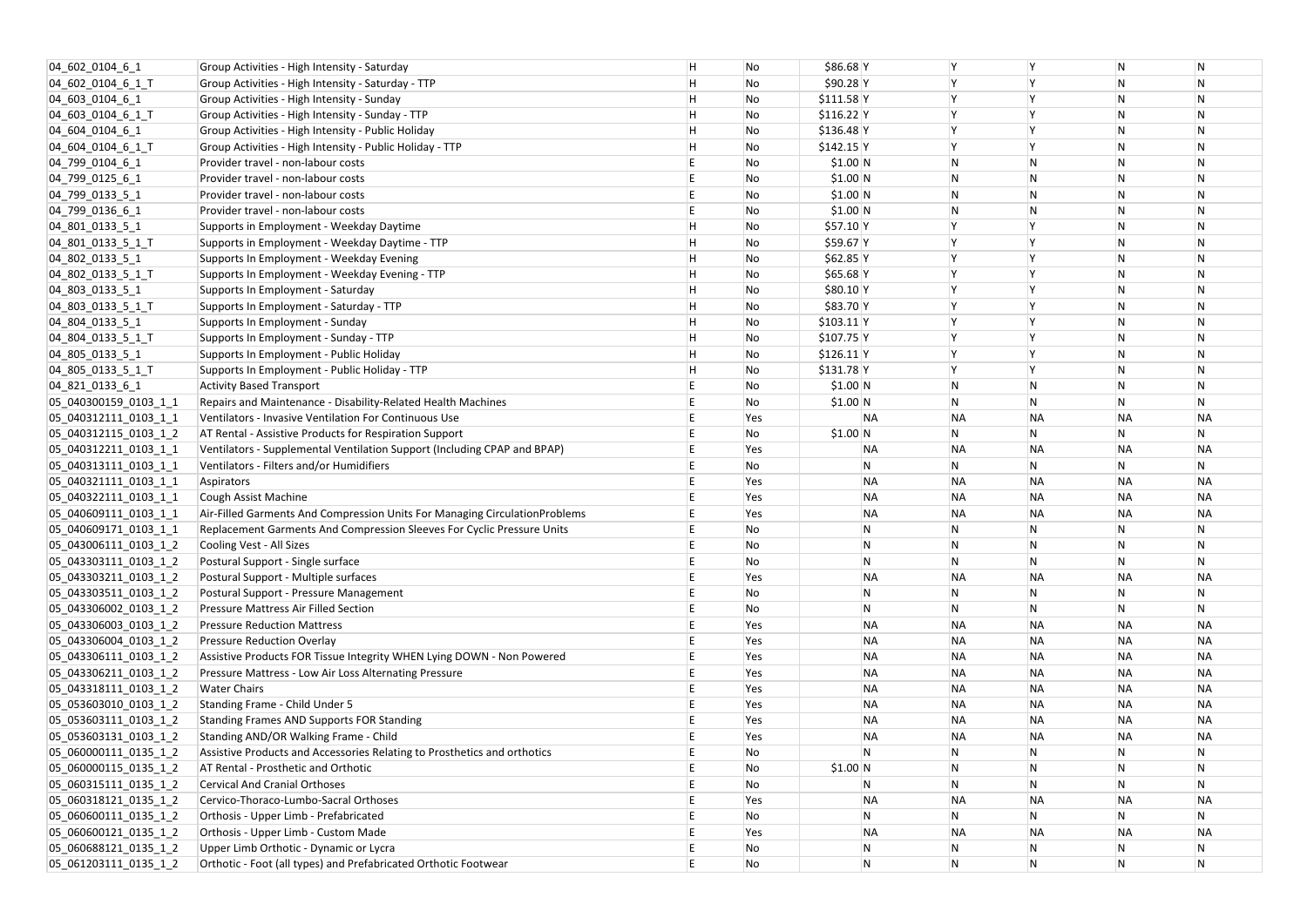| 05_061203121_0135_1_2 | Orthopaedic Shoes - Other Custom Made                                          |   | Yes | ΝA        | <b>NA</b>    | ΝA             | <b>NA</b>               | ΝA        |
|-----------------------|--------------------------------------------------------------------------------|---|-----|-----------|--------------|----------------|-------------------------|-----------|
| 05_061206111_0135_1_2 | Orthosis - Ankle Foot (AFO) - Prefabricated                                    |   | No  | N         | N            | N              | N                       | N         |
| 05 061206121 0135 1 2 | Orthosis - Ankle Foot (AFO) - Custom Made                                      |   | Yes | <b>NA</b> | <b>NA</b>    | <b>NA</b>      | <b>NA</b>               | <b>NA</b> |
| 05_061206221_0135_1_2 | Orthosis - Ankle Foot WITH Ankle Joints - Custom Made                          |   | Yes | <b>NA</b> | <b>NA</b>    | <b>NA</b>      | <b>NA</b>               | <b>NA</b> |
| 05_061209111_0105_1_2 | Orthosis - Knee - Prefabricated                                                |   | No  | N         | N            | <b>N</b>       | N                       | N         |
| 05_061209121_0135_1_2 | Orthosis - Knee - Custom Made                                                  |   | No  | N         | N            | <sup>N</sup>   | N                       | N         |
| 05 061209221 0135 1 2 | Orthosis - Thigh Knee Ankle - Custom Made                                      |   | Yes | <b>NA</b> | <b>NA</b>    | <b>NA</b>      | <b>NA</b>               | <b>NA</b> |
| 05_061212121_0135_1_2 | Orthosis - Knee Ankle Foot - Custom Made                                       |   | Yes | <b>NA</b> | <b>NA</b>    | <b>NA</b>      | <b>NA</b>               | <b>NA</b> |
| 05_061215111_0105_1_2 | Orthosis - Hip - Prefabricated                                                 |   | No  | N         | ${\sf N}$    | N              | $\overline{\mathsf{N}}$ | N         |
| 05 061218121 0135 1 2 | Orthosis - Hip Thigh Knee Ankle - Custom Made                                  |   | Yes | <b>NA</b> | <b>NA</b>    | <b>NA</b>      | <b>NA</b>               | <b>NA</b> |
| 05 061218221 0135 1 2 | Orthosis - Bilateral Hip Knee Ankle Foot Orthosis (Rgo) - Prefabricated        |   | Yes | <b>NA</b> | <b>NA</b>    | <b>NA</b>      | <b>NA</b>               | <b>NA</b> |
| 05_061219121_0135_1_2 | Body Orthotic - DYNAMIC OR Lycra                                               |   | Yes | <b>NA</b> | <b>NA</b>    | <b>NA</b>      | <b>NA</b>               | <b>NA</b> |
| 05_061219221_0135_1_2 | Orthosis - Bilateral Thoracolumbar/Lumbo-Sacral Hip Knee Ankle Foot-Custom     |   | Yes | <b>NA</b> | <b>NA</b>    | <b>NA</b>      | <b>NA</b>               | <b>NA</b> |
| 05_061236191_0135_1_2 | Prosthetic - Additional Cost For Use In Wet Environment(E.G. Waterproofing)    |   | Yes | <b>NA</b> | <b>NA</b>    | <b>NA</b>      | <b>NA</b>               | <b>NA</b> |
| 05_061500111_0135_1_2 | Trunk/Lower Body Orthoses - FES Or Powered - To Support Standing And/OrWalking |   | Yes | <b>NA</b> | <b>NA</b>    | <b>NA</b>      | <b>NA</b>               | <b>NA</b> |
| 05_061800121_0135_1_2 | Prosthetic - Upper Limb (Including Powered)                                    |   | Yes | <b>NA</b> | <b>NA</b>    | <b>NA</b>      | <b>NA</b>               | <b>NA</b> |
| 05_061826171_0135_1_2 | Adaptions For Arm And Hand Prosthetics For Sport And Leisure                   |   | No  | N         | N            | N              | N                       | N         |
| 05_062200921_0135_1_2 | Prosthetic - Osseo-Integration Mounting Additional Cost (Upper OR Lower)       |   | Yes | <b>NA</b> | <b>NA</b>    | <b>NA</b>      | <b>NA</b>               | <b>NA</b> |
| 05_062409121_0135_1_2 | Prosthetic - Transtibial OR Lower                                              |   | Yes | <b>NA</b> | <b>NA</b>    | <b>NA</b>      | <b>NA</b>               | <b>NA</b> |
| 05_062415121_0135_1_2 | Prosthetic - Transfemoral OR Higher                                            |   | Yes | <b>NA</b> | <b>NA</b>    | <b>NA</b>      | <b>NA</b>               | <b>NA</b> |
| 05_062488034_0135_1_2 | Lower Limb Prostheses - Other                                                  |   | Yes | <b>NA</b> | <b>NA</b>    | <b>NA</b>      | <b>NA</b>               | <b>NA</b> |
| 05_062488121_0135_1_2 | Specialist Prosthetic Lower Limb FOR Sports                                    |   | Yes | <b>NA</b> | <b>NA</b>    | <b>NA</b>      | <b>NA</b>               | <b>NA</b> |
| 05_063000121_0135_1_2 | Prosthetic - Not Limb Related                                                  |   | No  | N         | N            | N              | N                       | N         |
| 05_090000111_0103_1_2 | Assistive Products and Accessories for Personal Care Hygiene Beds              |   | No  | N         | N            | <b>N</b>       | $\mathsf{N}$            | N         |
| 05_090000155_0103_1_2 | AT Rental Products for Personal Care and Safety                                |   | No  | \$1.00 N  | N            | $\mathsf{N}$   | $\mathsf{N}$            | N         |
| 05 091200111 0103 1 2 | Toilet Attachments and Accessories                                             |   | No  | N         | <b>N</b>     | $\overline{N}$ | $\mathsf{N}$            | N         |
| 05_091203053_0103_1_2 | Mobile Shower Commode - Low Transporter                                        |   | No  | N         | N            | $\overline{N}$ | $\overline{\mathsf{N}}$ | N         |
| 05_091203055_0103_1_2 | Mobile Shower Commode - Child Transporter                                      |   | Yes | <b>NA</b> | <b>NA</b>    | <b>NA</b>      | <b>NA</b>               | <b>NA</b> |
| 05 091203111 0103 1 2 | Shower Commode - Wheeled                                                       |   | Yes | <b>NA</b> | <b>NA</b>    | <b>NA</b>      | <b>NA</b>               | <b>NA</b> |
| 05 091203121 0103 1 2 | Shower Commode - Wheeled - Custom                                              |   | Yes | ΝA        | <b>NA</b>    | <b>NA</b>      | <b>NA</b>               | <b>NA</b> |
| 05 093305121 0103 1 2 | Bathing Support - Special Design                                               |   | No  | N         | N            | N              | N                       | N         |
| 05 093307111 0103 1 2 | Change Table/Shower Trolley - Manual                                           |   | Yes | <b>NA</b> | <b>NA</b>    | <b>NA</b>      | <b>NA</b>               | <b>NA</b> |
| 05 093307211 0103 1 2 | Change Table/Shower Trolley - Powered                                          |   | Yes | <b>NA</b> | <b>NA</b>    | <b>NA</b>      | <b>NA</b>               | <b>NA</b> |
| 05_098800044_0103_1_2 | Personal Care AND Safety Equipment - Other                                     |   | Yes | <b>NA</b> | <b>NA</b>    | <b>NA</b>      | <b>NA</b>               | <b>NA</b> |
| 05_120000115_0105_1_2 | AT Rental for Personal Mobility and Transfer                                   |   | No  | \$1.00 N  | N            | N              | N                       | N         |
| 05_120303111_0105_1_2 | Walking Supports - Sticks Canes And Crutches                                   |   | No  | N         |              | <b>N</b>       | $\mathsf{N}$            |           |
| 05_120606096_0105_1_2 | Wheeled Walker - Standard                                                      |   | No  | N         | N            | $\mathsf{N}$   | $\mathsf N$             | N         |
| 05 120606111 0105 1 2 | Walking Frame OR Walker                                                        |   | Yes | <b>NA</b> | <b>NA</b>    | <b>NA</b>      | <b>NA</b>               | <b>NA</b> |
| 05_120606131_0105_1_2 | Rollator - Standard - Child                                                    |   | Yes | <b>NA</b> | <b>NA</b>    | <b>NA</b>      | <b>NA</b>               | <b>NA</b> |
| 05_120612100_0105_1_2 | <b>Walking Tables</b>                                                          |   | No  | N         | $\mathsf{N}$ | N              | N                       | Ν         |
| 05_121200111_0109_1_2 | Vehicles - Assistive products for vehicles and transport safety                |   | No  | N         | N            | <b>N</b>       | N                       | N         |
| 05 121205111 0109 1 2 | Vehicles - Accessories/Adaptions for driver control                            |   | Yes | <b>NA</b> | <b>NA</b>    | <b>NA</b>      | <b>NA</b>               | <b>NA</b> |
| 05_121208111_0109_1_2 | Vehicles - Accessories/Adaptions for ancillary functions                       |   | No  | N         | $\mathsf{N}$ | N              | N                       | N         |
| 05_121209121_0109_1_2 | Car Seating AND/OR Seat Belts - Modifier Installed                             |   | Yes | <b>NA</b> | <b>NA</b>    | <b>NA</b>      | <b>NA</b>               | <b>NA</b> |
| 05 121212111 0103 1 2 | Specialised Child Car Seats - NO Vehicle Modification Required                 |   | Yes | <b>NA</b> | <b>NA</b>    | <b>NA</b>      | <b>NA</b>               | <b>NA</b> |
| 05 121215111 0109 1 2 | Vehicles - Passenger loading                                                   |   | Yes | <b>NA</b> | <b>NA</b>    | <b>NA</b>      | <b>NA</b>               | <b>NA</b> |
| 05_121218111_0109_1_2 | Vehicles - Hoist for Occupied Wheelchair Loading                               |   | Yes | <b>NA</b> | <b>NA</b>    | <b>NA</b>      | <b>NA</b>               | <b>NA</b> |
| 05_121221111_0109_1_2 | Vehicles - Hoist/Ramp for Wheelchair Loading                                   |   | Yes | <b>NA</b> | <b>NA</b>    | <b>NA</b>      | <b>NA</b>               | <b>NA</b> |
| 05 121227121 0109 1 2 | Vehicles - Wheelchair Passengers                                               |   | Yes | <b>NA</b> | <b>NA</b>    | <b>NA</b>      | <b>NA</b>               | <b>NA</b> |
| 05_121227125_0108_1_2 | AT Rental - Vehicle modified for Access                                        |   | No  | \$1.00 N  | $\mathsf{N}$ | N              | N                       | N         |
| 05_121227221_0109_1_2 | Vehicles - Wheelchair Seated Driver                                            | E | Yes | <b>NA</b> | <b>NA</b>    | <b>NA</b>      | <b>NA</b>               | <b>NA</b> |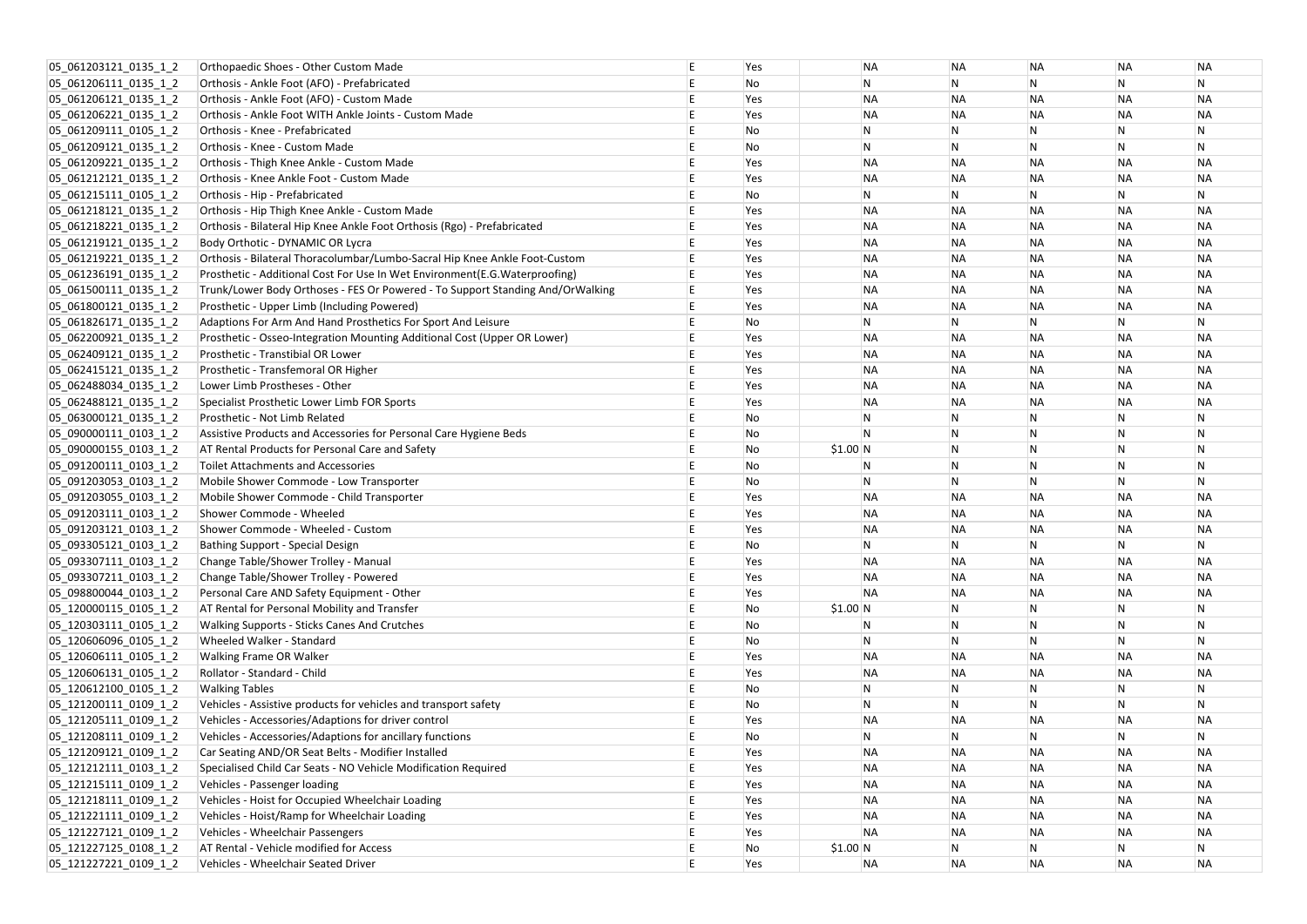| 05 121230111 0109 1 2    | Vehicles - Trailer for wheeled mobility device                                 |   | Yes | ΝA             | <b>NA</b>    | ΝA             | <b>NA</b>      | ΝA        |
|--------------------------|--------------------------------------------------------------------------------|---|-----|----------------|--------------|----------------|----------------|-----------|
| 05 121290111 0109 1 2    | Vehicles - Professional Engineer Modification Certification                    |   | No  | N              | N            | N              | N              | N         |
| 05_121800121_0112_1_2    | Bicycle - Tricycle and/or Carts                                                |   | Yes | <b>NA</b>      | <b>NA</b>    | <b>NA</b>      | <b>NA</b>      | <b>NA</b> |
| 05_121805111_0112_1_2    | Bicycle - Adapted FOR Hand Propulsion                                          |   | Yes | ΝA             | <b>NA</b>    | <b>NA</b>      | <b>NA</b>      | <b>NA</b> |
| 05_122203107_0105_1_2    | Wheelchair - Manual Folding - Child                                            |   | Yes | <b>NA</b>      | <b>NA</b>    | <b>NA</b>      | <b>NA</b>      | <b>NA</b> |
| 05_122203121_0105_1_2    | MWC SELF-Propel + Custom Folding/Rigid Frame (ADD Specialised Seating)         |   | Yes | <b>NA</b>      | <b>NA</b>    | <b>NA</b>      | <b>NA</b>      | <b>NA</b> |
| 05 122203211 0105 1 2    | MWC Basic Folding/Light Weight/Transit                                         |   | Yes | <b>NA</b>      | <b>NA</b>    | <b>NA</b>      | <b>NA</b>      | <b>NA</b> |
| 05 122203221 0105 1 2    | MWC Lightweight/Ultra-Light Weight (WITHOUT Seating)                           |   | Yes | <b>NA</b>      | <b>NA</b>    | <b>NA</b>      | <b>NA</b>      | <b>NA</b> |
| 05_122203321_0105_1_2    | <b>MWC - Sport AND Recreation USE</b>                                          |   | Yes | <b>NA</b>      | <b>NA</b>    | <b>NA</b>      | <b>NA</b>      | <b>NA</b> |
| 05_122218111_0105_1_2    | MWC Attendant Propel + Custom Folding/Rigid Frame                              |   | No  | N              | N            | N              | N              | N         |
| 05_122303111_0105_1_2    | Scooter: Indoor/Outdoor USE                                                    |   | Yes | <b>NA</b>      | <b>NA</b>    | <b>NA</b>      | <b>NA</b>      | <b>NA</b> |
| 05_122303191_0105_1_2    | Scooter: Heavy Duty/Robust Activity SPECIFIC                                   |   | Yes | <b>NA</b>      | <b>NA</b>    | <b>NA</b>      | <b>NA</b>      | <b>NA</b> |
| 05_122303211_0105_1_2    | Scooter (Electrically Powered) - Portable                                      |   | Yes | <b>NA</b>      | <b>NA</b>    | <b>NA</b>      | <b>NA</b>      | <b>NA</b> |
| 05_122303511_0105_1_2    | Scooter: Small Folding/Travel Light-Weight Scooter                             |   | Yes | <b>NA</b>      | <b>NA</b>    | <b>NA</b>      | <b>NA</b>      | <b>NA</b> |
| 05_122306111_0105_1_2    | <b>PWC Basic + Factory Seating</b>                                             |   | Yes | <b>NA</b>      | <b>NA</b>    | <b>NA</b>      | <b>NA</b>      | <b>NA</b> |
| 05 122306139 0105 1 2    | Wheelchair - Powered With Powered Standing Mechanism                           |   | Yes | <b>NA</b>      | <b>NA</b>    | <b>NA</b>      | <b>NA</b>      | <b>NA</b> |
| 05_122306191_0105_1_2    | PWC ALL Terrain/Heavy Duty Base (WITHOUT Seating)                              |   | Yes | <b>NA</b>      | <b>NA</b>    | <b>NA</b>      | <b>NA</b>      | <b>NA</b> |
| 05 122306211 0105 1 2    | PWC Basic Frame + Factory Control (ADD Specialised Seating)                    |   | Yes | ΝA             | <b>NA</b>    | <b>NA</b>      | <b>NA</b>      | <b>NA</b> |
| 05 122306221 0105 1 2    | PWC Customised Base + Manual Postural Adjustment (WITHOUT Seating)             |   | Yes | <b>NA</b>      | <b>NA</b>    | <b>NA</b>      | <b>NA</b>      | <b>NA</b> |
| 05_122306321_0105_1_2    | PWC Customised Base + Power Assist Height/Tilt-In-Space (WithoutSeating)       |   | Yes | <b>NA</b>      | <b>NA</b>    | <b>NA</b>      | <b>NA</b>      | <b>NA</b> |
| 05_122403111_0105_1_2    | PWC Accessory - Alternate Operator Control SYSTEM                              |   | Yes | <b>NA</b>      | <b>NA</b>    | <b>NA</b>      | <b>NA</b>      | <b>NA</b> |
| 05 122409171 0105 1 2    | MWC - Accessory - Power-Assist Drive Technology                                |   | Yes | <b>NA</b>      | <b>NA</b>    | <b>NA</b>      | <b>NA</b>      | <b>NA</b> |
| 05_122442171_0105_1_2    | Wheelchair Accessory - Health-Related AT/Ventilator Carrier                    |   | Yes | ΝA             | <b>NA</b>    | <b>NA</b>      | <b>NA</b>      | <b>NA</b> |
| 05_122490111_0105_1_2    | PWC Accessory - Powered Adjustment FOR Limbs OR Recline                        |   | Yes | <b>NA</b>      | <b>NA</b>    | <b>NA</b>      | <b>NA</b>      | <b>NA</b> |
| 05 122707131 0105 1 2    | Stroller/Pram/Buggy/Push Chair WITH Supportive Seating                         |   | Yes | <b>NA</b>      | <b>NA</b>    | <b>NA</b>      | <b>NA</b>      | <b>NA</b> |
| 05 122707231 0105 1 2    | Stroller/Pram/Buggy WITH Specialised Seating SYSTEM                            |   | Yes | <b>NA</b>      | <b>NA</b>    | <b>NA</b>      | <b>NA</b>      | <b>NA</b> |
| 05_122707331_0105_1_2    | Paediatric Stroller/Wheelchair Height Adaptable Base -SpecialisedSeatingSys    |   | Yes | <b>NA</b>      | <b>NA</b>    | <b>NA</b>      | <b>NA</b>      | <b>NA</b> |
| 05 122715131 0105 1 2    | Crawlers/Mobility Boards/Trolley                                               |   | Yes | <b>NA</b>      | <b>NA</b>    | <b>NA</b>      | <b>NA</b>      | <b>NA</b> |
| 05 122718150 0105 1 2    | Wheeled Stretcher - Self Propelled                                             |   | Yes | <b>NA</b>      | <b>NA</b>    | <b>NA</b>      | <b>NA</b>      | <b>NA</b> |
| 05 123603111 0105 1 2    | Transfer AT - Mobile Hoist plus Slings                                         |   | Yes | <b>NA</b>      | <b>NA</b>    | ΝA             | <b>NA</b>      | <b>NA</b> |
| 05 123606168 0105 1 2    | Transfer AT -Mobile Hoist Seat or Table                                        |   | Yes | <b>NA</b>      | <b>NA</b>    | ΝA             | <b>NA</b>      | <b>NA</b> |
| 05_123612111_0105_1_2    | Transfer AT - Ceiling Hoist                                                    |   | Yes | <b>NA</b>      | <b>NA</b>    | <b>NA</b>      | <b>NA</b>      | <b>NA</b> |
| 05_123612511_0105_1_2    | Transfer AT - Adverse Environment Hoist                                        |   | Yes | <b>NA</b>      | <b>NA</b>    | <b>NA</b>      | <b>NA</b>      | <b>NA</b> |
| 05 123621111 0105 1 2    | Transfer AT - Sling Standard                                                   |   | No  | $\mathsf{N}$   | N            | N              | N              | N         |
| 05 123621121 0105 1 2    | Transfer AT - Sling Non-Standard                                               |   | No  | N              | N            | N              | $\overline{N}$ | N         |
| 05_123909111_0113_1_2    | Vision - Visual Navigation AT                                                  |   | Yes | <b>NA</b>      | <b>NA</b>    | <b>NA</b>      | <b>NA</b>      | <b>NA</b> |
| 05 129000111 0105 1 2    | Assistive Products and Accessories Relating to Personal Mobility orTransfer    |   | No  | N              |              | N              | N              | N         |
| 05 150000111 0123 1 2    | Assistive Products And Accessories Relating To Participating InHousehold Tasks |   | No  | $\overline{N}$ | N            | $\overline{N}$ | ${\sf N}$      | N         |
| 05_150000115_0123_1_2    | AT Rental - Assistive Products for Household Tasks                             |   | No  | \$1.00 N       | N            | N              | $\mathsf{N}$   | N         |
| $ 05_174_0119_12 $       | Hearing Services Program - Adults With Complex Needs (AH Only)                 |   | No  | N              | N            | N              | $\overline{N}$ | N         |
| $ 05 \t177 \t0119 \t1$ 2 | Hearing Services Program - Child Under 4 Yrs (AH Only)                         |   | No  | $\overline{N}$ |              | N              | $\mathsf{N}$   | N         |
| 05_180315111_0103_1_2    | <b>Bed - Ancillary Furniture</b>                                               |   | No  | N              | N            | N              | $\overline{N}$ | N         |
| 05_180909111_0103_1_2    | Specialised Seating WITH Sit-Stand Assistance                                  |   | Yes | <b>NA</b>      | <b>NA</b>    | <b>NA</b>      | <b>NA</b>      | <b>NA</b> |
| 05_180921121_0103_1_2    | Specialised Static Seating With Pressure ManagementAnd/orPosturalSupport       |   | Yes | <b>NA</b>      | <b>NA</b>    | <b>NA</b>      | <b>NA</b>      | <b>NA</b> |
| 05_180939111_0105_1_2    | Postural Support - Seating Componentry - non-Standard                          |   | Yes | <b>NA</b>      | <b>NA</b>    | <b>NA</b>      | <b>NA</b>      | <b>NA</b> |
| 05_180939182_0105_1_2    | Postural Support - Modular Seating Systems                                     |   | Yes | <b>NA</b>      | <b>NA</b>    | <b>NA</b>      | <b>NA</b>      | <b>NA</b> |
| 05_181000121_0105_1_2    | Postural Support - Seating - non-Standard                                      |   | Yes | <b>NA</b>      | <b>NA</b>    | <b>NA</b>      | <b>NA</b>      | <b>NA</b> |
| 05 181006111 0105 1 2    | Postural Support - Seat/Back                                                   |   | No  | $\mathsf{N}$   | N            | N              | N              | N         |
| 05_181006188_0105_1_2    | Postural Support - tissue integrity management                                 |   | No  | $\overline{N}$ | N            | N              | $\mathsf{N}$   | N         |
| 05_181009111_0105_1_2    | Postural Support - Positioning - Seated                                        |   | No  | $\overline{N}$ | N            | $\overline{N}$ | ${\sf N}$      | Ν         |
| 05_181009121_0105_1_2    | Postural Support - Positioning - tissue integrity                              | E | No  | $\overline{N}$ | $\mathsf{N}$ | $\mathsf{N}$   | N              | N         |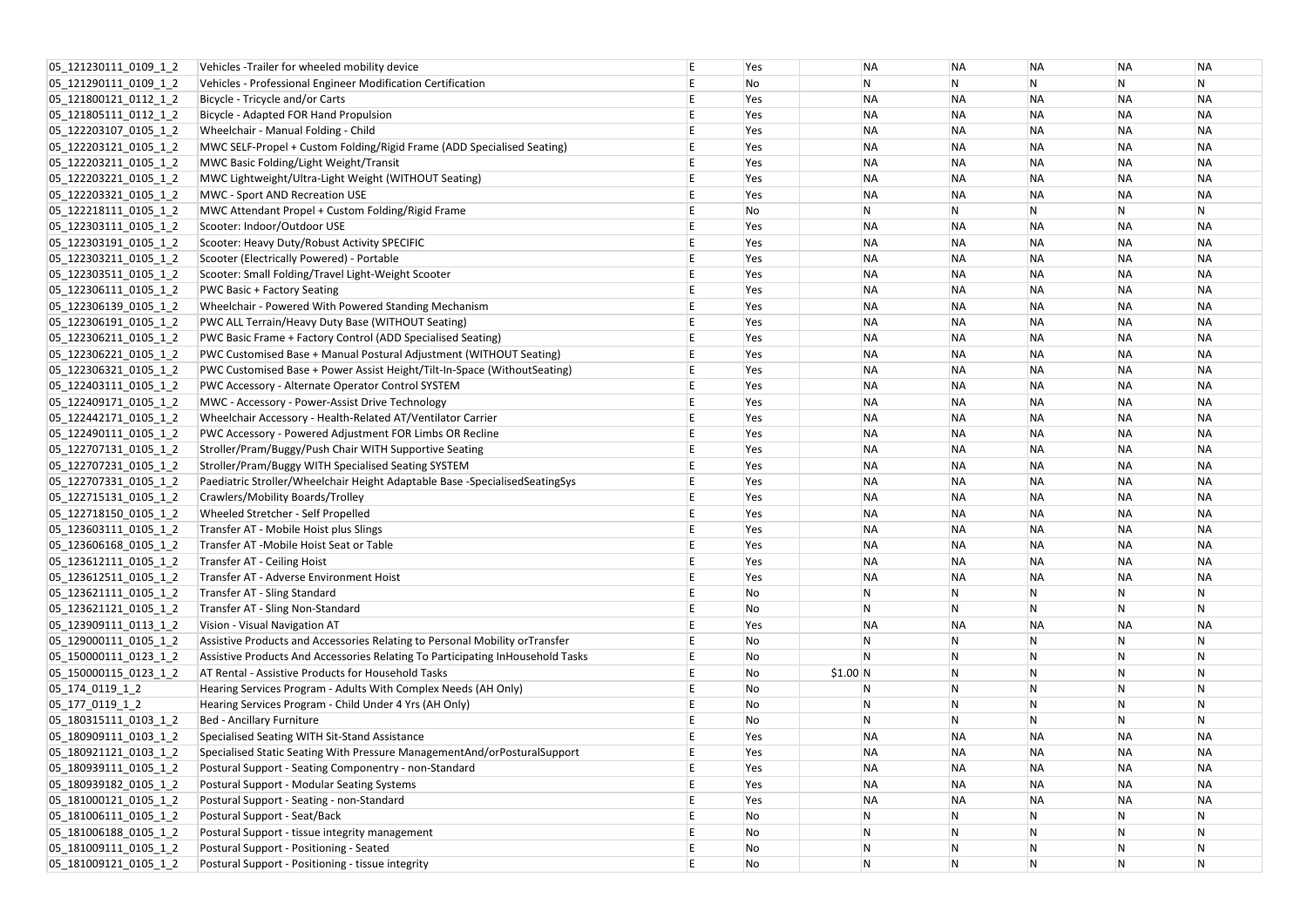| 05_181012111_0105_1_2 | Postural Support - Head Support                                               | Yes | <b>NA</b>      | <b>NA</b>    | <b>NA</b>      | <b>NA</b>               | ΝA        |
|-----------------------|-------------------------------------------------------------------------------|-----|----------------|--------------|----------------|-------------------------|-----------|
| 05 181024111 0105 1 2 | Postural Support - Wheelchair Accessory                                       | No  | N              |              | N              | $\mathsf{N}$            | N         |
| 05 181200711 0103 1 2 | Bed Access/Transfer Pole/Blocks/Rails/Rail-Covers                             | No  | N              | N            | $\overline{N}$ | $\mathsf{N}$            | N         |
| 05_181207111_0103_1_2 | Bed - Manual                                                                  | Yes | <b>NA</b>      | <b>NA</b>    | <b>NA</b>      | <b>NA</b>               | <b>NA</b> |
| 05_181210111_0103_1_2 | Bed - Electric                                                                | Yes | <b>NA</b>      | <b>NA</b>    | <b>NA</b>      | <b>NA</b>               | <b>NA</b> |
| 05_181224711_0103_1_2 | <b>Custom Sleep Positioning System and Accessories</b>                        | Yes | <b>NA</b>      | <b>NA</b>    | <b>NA</b>      | <b>NA</b>               | <b>NA</b> |
| 05 220000111 0124 1 2 | Assistive Products for communication or information support                   | No  | N              | N            | N              | $\mathsf N$             | Ν         |
| 05 220300111 0113 1 2 | Assistive Products Relating to Vision                                         | No  | N              | N            | N              | $\mathsf{N}$            | N         |
| 05 220300115 0113 1 2 | AT Rental - Vision support or alternate access                                | No  | \$1.00 N       |              | N              | $\mathsf{N}$            | N         |
| 05_220318111_0113_1_2 | Vision - Image Enlargement Software                                           | No  | N              | N            | N              | $\overline{\mathsf{N}}$ | N         |
| 05_220318211_0113_1_2 | Vision - Electronic Video Magnifier                                           | Yes | <b>NA</b>      | <b>NA</b>    | <b>NA</b>      | <b>NA</b>               | <b>NA</b> |
| 05_220600112_0122_1_2 | AT Rental - Hearing Devices and Accessories                                   | No  | \$1.00 N       | $\mathsf{N}$ | N              | $\mathsf N$             | Ν         |
| 05_220615111_0122_1_2 | Hearing device - Standard level                                               | No  | \$481.05 N     | $\mathsf{N}$ | <b>N</b>       | N                       | N         |
| 05_220615211_0122_1_2 | Hearing device - Intermediate level                                           | No  | $$1,072.50$ N  |              | N              | $\mathsf{N}$            | N         |
| 05_220615511_0122_1_2 | Hearing device - Advanced level                                               | No  | $$2,530.00$ N  | N            | N              | $\overline{\mathsf{N}}$ | N         |
| 05_220618111_0122_1_2 | Hearing device - Non-Standard                                                 | Yes | <b>NA</b>      | <b>NA</b>    | <b>NA</b>      | <b>NA</b>               | <b>NA</b> |
| 05_220621211_0122_1_2 | Hearing device - External speech processor and accessories                    | Yes | <b>NA</b>      | <b>NA</b>    | <b>NA</b>      | <b>NA</b>               | <b>NA</b> |
| 05 220627111 0122 1 2 | Hearing device - Personal Amplifiers/Binaural Listener                        | Yes | <b>NA</b>      | <b>NA</b>    | <b>NA</b>      | <b>NA</b>               | <b>NA</b> |
| 05 220627171 0122 1 2 | Hearing accessory - Remote Control                                            | No  | N              | N            | N              | $\overline{\mathsf{N}}$ | N         |
| 05_220627232_0122_1_2 | Hearing accessory - TV                                                        | No  | N              | N            | <b>N</b>       | $\mathsf{N}$            | N         |
| 05_220627271_0122_1_2 | Hearing accessory - Music device                                              | No  | $\overline{N}$ | N            | N              | $\mathsf{N}$            | N         |
| 05_220906234_0124_1_2 | Voice Amplifiers For Personal Use                                             | No  | $\overline{N}$ | N            | N              | $\mathsf{N}$            | N         |
| 05_221200111_0103_1_2 | Communication and Information - Computer interfaces                           | No  | N              | N            | <b>N</b>       | $\mathsf{N}$            | N         |
| 05_221200111_0111_2_2 | Safety: Slip Resistance Coating/Grab And/or Guide Rails                       | No  | N              | N            | N              | $\mathsf{N}$            | N         |
| 05 221221111 0113 1 2 | Vision - Braille device                                                       | Yes | <b>NA</b>      | <b>NA</b>    | <b>NA</b>      | <b>NA</b>               | <b>NA</b> |
| 05 221830247 0122 1 2 | Hearing accessory - Induction Loop                                            | No  | N              | N            | N              | N                       | N         |
| 05_222100111_0124_1_2 | Communication - Face to Face - Non-Electronic                                 | No  | N              | N            | N              | $\mathsf{N}$            | N         |
| 05 222100115 0124 1 2 | AT Rental - Communication and Computer access                                 | No  | \$1.00 N       | N            | N              | $\mathsf{N}$            | N         |
| 05 222102111 0124 1 2 | Software And Related Items For Advanced Comms Functions-Computer/Tablet/Phone | No  | N              | N            | N              | $\mathsf{N}$            | N         |
| 05_222102211_0124_1_2 | Adapted Commercial Comp Tablet Or Smartphone For SensoryOrCognitiveDisab      | Yes | <b>NA</b>      | <b>NA</b>    | <b>NA</b>      | <b>NA</b>               | <b>NA</b> |
| 05 222106253 0124 1 2 | <b>Communication - Amplifiers</b>                                             | No  | N              | N            | N              | N                       | N         |
| 05_222106443_0122_1_2 | Hearing accessory - Remote Microphone System                                  | Yes | <b>NA</b>      | <b>NA</b>    | <b>NA</b>      | <b>NA</b>               | <b>NA</b> |
| 05_222109111_0124_1_2 | Communication - Face to Face - Electronic                                     | Yes | <b>NA</b>      | <b>NA</b>    | <b>NA</b>      | <b>NA</b>               | <b>NA</b> |
| 05_222109254_0124_1_2 | Static - Single Button Device Which Provides Audible Message Output           | No  | N              | N            | $\mathsf{N}$   | N                       | N         |
| 05_222403225_0122_1_2 | Hearing device - Landline Telephone                                           | No  | N              | N            | N              | $\mathsf{N}$            | N         |
| 05_222406258_0113_1_2 | Vision - Mobile Phone with special functionality                              | No  | $\overline{N}$ |              | $\mathsf{N}$   | $\mathsf{N}$            | N         |
| 05 222421111 0111 2 2 | Dwelling Adjustments Or Changes Required Not Otherwise Described              | No  | N              | N            | N              | $\mathsf{N}$            | N         |
| 05 222704111 0123 1 2 | Safety Devices: Adapted Smoke Detector/Doorbells                              | No  | $\overline{N}$ | N            | $\overline{N}$ | $\mathsf{N}$            | Ν         |
| 05_222704266_0122_1_2 | Hearing device - Baby Alert Systems                                           | No  | $\mathsf{N}$   | N            | $\mathsf{N}$   | $\mathsf{N}$            | N         |
| 05_222716260_0123_1_2 | Adapted Devices For Phone Access/Alarms/Clocks/Programmable MemoryDevices     | No  | $\overline{N}$ | N            | N              | $\mathsf{N}$            | N         |
| 05 222718111 0103 1 2 | Seizure Mat Location Alert Type Alarm Systems                                 | No  | $\overline{N}$ |              | N              | $\mathsf{N}$            | N         |
| 05 222721111 0103 1 2 | Safety Devices: Flashing - Vibrating Doorbell/Smoke Alert/ PersonalAlarms     | No  | N              | N            | $\overline{N}$ | $\overline{\mathsf{N}}$ | N         |
| 05_223003279_0124_1_2 | Personal Reader - Speech Output                                               | Yes | <b>NA</b>      | <b>NA</b>    | <b>NA</b>      | <b>NA</b>               | <b>NA</b> |
| 05_223030280_0124_1_2 | Personal Reader - Speech AND Visual Output                                    | Yes | <b>NA</b>      | <b>NA</b>    | <b>NA</b>      | <b>NA</b>               | <b>NA</b> |
| 05_223621191_0124_1_2 | Specialised Computer Input Device Using EyeOrNeural/NeuromuscularControl      | Yes | <b>NA</b>      | <b>NA</b>    | <b>NA</b>      | <b>NA</b>               | <b>NA</b> |
| 05_223621271_0124_1_2 | <b>Head Pointer</b>                                                           | Yes | <b>NA</b>      | <b>NA</b>    | <b>NA</b>      | <b>NA</b>               | <b>NA</b> |
| 05_223906111_0113_1_2 | Vision - Alternate format Printer                                             | Yes | <b>NA</b>      | <b>NA</b>    | <b>NA</b>      | <b>NA</b>               | <b>NA</b> |
| 05_223907278_0124_1_2 | Portable Audible Player For Computer                                          | No  | N              | N            | $\mathsf{N}$   | N                       | N         |
| 05 223912111 0113 1 2 | Vision - Print Disability Software                                            | Yes | <b>NA</b>      | <b>NA</b>    | <b>NA</b>      | <b>NA</b>               | <b>NA</b> |
| 05_241303121_0123_1_2 | Environmental Control (Ecu)/ Safety-Related Products                          | Yes | <b>NA</b>      | <b>NA</b>    | <b>NA</b>      | <b>NA</b>               | <b>NA</b> |
| 05_242400111_0103_1_2 | Technology AND Other Device Positioning Systems                               | Yes | <b>NA</b>      | <b>NA</b>    | <b>NA</b>      | <b>NA</b>               | <b>NA</b> |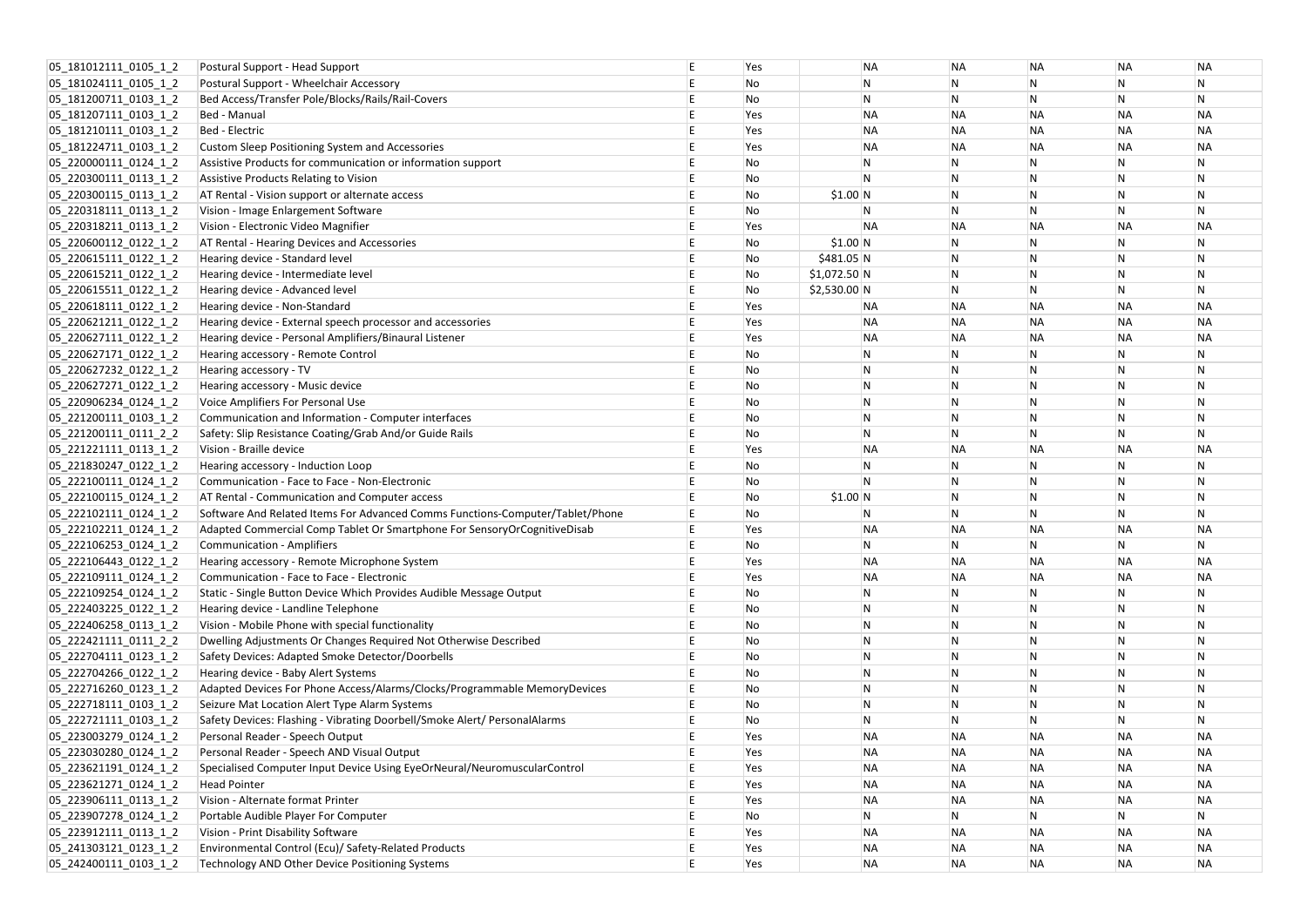| 05_300000111_0112_1_2    | Assistive Products Relating to Recreation - Sport                 | No  | N            | N         | N            | N                       | N         |
|--------------------------|-------------------------------------------------------------------|-----|--------------|-----------|--------------|-------------------------|-----------|
| 05 300000115 0112 1 2    | AT Rental - Modified for accessible recreation                    | No  | $$1.00$ N    | N         | N            | $\overline{N}$          | N         |
| 05 300309111 0112 1 2    | Recreation - Game Interface                                       | Yes | <b>NA</b>    | <b>NA</b> | <b>NA</b>    | <b>NA</b>               | <b>NA</b> |
| 05_308800285_0112_1_2    | <b>Recreation - Other</b>                                         | Yes | <b>NA</b>    | <b>NA</b> | <b>NA</b>    | <b>NA</b>               | <b>NA</b> |
| $ 05_500000303_0103_12 $ | Repairs and Maintenance - Other AT                                | No  | \$1.00 N     | N         | N            | $\mathsf{N}$            | N         |
| 05_500433443_0103_1_2    | Repairs and Maintenance - Personal Care/Safety - After Hours      | No  | \$1.00 N     | N         | N            | $\mathsf{N}$            | N         |
| 05 500612441 0135 1 2    | Repairs and Maintenance - Orthotic                                | No  | \$1.00 N     |           | N            | ${\sf N}$               | N         |
| 05_500624304_0135_1_2    | Repairs and Maintenance - Prosthetic - Minor                      | No  | \$1.00 N     | N         | $\mathsf{N}$ | N                       | N         |
| 05_500624305_0135_1_2    | Repairs and Maintenance - Prosthetic - Major                      | Yes | $$1.00$ NA   | <b>NA</b> | <b>NA</b>    | <b>NA</b>               | <b>NA</b> |
| 05 500933306 0103 1 2    | Repairs and Maintenance - Bathing And Toileting AT                | No  | \$1.00 N     |           | N            | N                       |           |
| 05 501200307 0105 1 2    | Repairs and Maintenance - Wheeled Mobility Minor                  | No  | \$1.00 N     | N         | N            | $\mathsf{N}$            | N         |
| 05_501200308_0105_1_2    | Repairs and Maintenance - Wheeled Mobility Major                  | Yes | $$1.00$ NA   | <b>NA</b> | <b>NA</b>    | <b>NA</b>               | <b>NA</b> |
| 05_501212373_0109_1_2    | Repairs and Maintenance - Vehicle Modification                    | No  | $$1.00$ N    | N         | N            | N                       | N         |
| 05 501224309 0105 1 2    | Tyres                                                             | No  | ${\sf N}$    |           | N            | $\overline{N}$          |           |
| 05 501224310 0105 1 2    | PWC or Scooter - Battery or Charger                               | No  | N.           |           | N            | N                       |           |
| 05_501236025_0105_1_2    | Repairs and Maintenance - Transfer AT                             | No  | \$1.00 N     |           | N            | $\mathsf{N}$            |           |
| 05 501288435 0105 1 2    | Repairs and Maintenance - After Hours                             | No  | \$1.00 N     | N         | $\mathsf N$  | $\mathsf{N}$            |           |
| 05 501812311 0103 1 2    | Repairs and Maintenance - Electric Bed                            | No  | \$1.00 N     | N         | N            | $\mathsf{N}$            |           |
| 05 502200312 0124 1 2    | Repairs and Maintenance - Communication Cognitive or ECU AT       | No  | \$1.00 N     |           | N            | $\overline{N}$          |           |
| 05 502206151 0122 1 2    | Repairs and Maintenance - Hearing AT                              | No  | \$1.00 N     | N         | N            | $\mathsf{N}$            |           |
| 05 502218315 0113 1 2    | Repairs and Maintenance - Vision AT                               | No  | $$1.00$ N    |           | N            | $\overline{N}$          |           |
| 05_503000316_0112_1_2    | Repairs and Maintenance - Specialised Recreation AT               | No  | $$1.00$ N    | N         | N            | $\overline{N}$          |           |
| 05_702288440_0124_1_2    | Programming/Customisation Of Electronic Equipment                 | No  | N.           | N         | N            | $\mathsf{N}$            | N         |
| 05 711000080 0103 1 2    | Delivery - Personal care and safety AT                            | No  | \$1.00 N     |           | N            | $\mathsf{N}$            |           |
| 05 711000080 0105 1 2    | Delivery - Personal Mobility and Transfer AT                      | No  | \$1.00 N     | N         | N            | $\mathsf{N}$            | N         |
| 05 711000080 0109 1 2    | Delivery - Vehicle modifications AT                               | No  | \$1.00 N     |           | $\mathsf{N}$ | $\overline{N}$          |           |
| 05_711000080_0112_1_2    | Delivery - Recreation AT                                          | No  | \$1.00 N     | N         | N            | $\mathsf{N}$            |           |
| 05 711000080 0113 1 2    | Delivery - Vision AT                                              | No  | \$1.00 N     | N         | N            | $\mathsf{N}$            |           |
| 05 711000080 0119 1 2    | Delivery - Specialised Hearing AT                                 | No  | \$1.00 N     |           | N            | N                       |           |
| 05 711000080 0122 1 2    | Delivery - Hearing AT                                             | No  | \$1.00 N     |           | N            | N                       |           |
| 05 711000080 0123 1 2    | Delivery - Household tasks or control AT                          | No  | \$1.00 N     |           | N            | N                       |           |
| 05_711000080_0124_1_2    | Delivery - Communication and Information AT                       | No  | \$1.00 N     | N         | N            | $\mathsf{N}$            | N         |
| 05 711000080 0135 1 2    | Delivery - Prosthetics and Orthotics                              | No  | $$1.00$ N    | N         | ${\sf N}$    | ${\sf N}$               | N         |
| 05 801288434 0103 1 2    | Flexible Equipment Package (For Changing Need) - Annual Amount    | Yes | <b>NA</b>    | <b>NA</b> | <b>NA</b>    | <b>NA</b>               | <b>NA</b> |
| 05_900101111_0130_1_2    | Assistance Dog (Including Dog Guide)                              | Yes | <b>NA</b>    | <b>NA</b> | <b>NA</b>    | <b>NA</b>               | <b>NA</b> |
| 06_180000111_0111_2_2    | HM Rental - Bathroom Toilet Ramp                                  | No  | $$1.00$ N    |           | N            | $\mathsf N$             |           |
| 06 180000211 0111 1 2    | HM - Assistive Products and Accessories Relating to HM and Access | No  | N            | N         | N            | $\mathsf{N}$            | N         |
| 06 181806381 0111 2 2    | HM - Rails - Internal Supply and Install                          | No  | $\mathsf{N}$ | N         | $\mathsf{N}$ | ${\sf N}$               | N         |
| 06_181806382_0111_2_2    | HM - Rails - External Supply and Install                          | No  | N            | N         | $\mathsf{N}$ | $\mathsf{N}$            | N         |
| 06 182400121 0111 2 2    | HM - Access - Minor Door or Step Modification                     | No  | $\mathsf{N}$ | N         | N            | $\overline{\mathsf{N}}$ | N         |
| 06 182400221 0111 2 2    | HM - Kitchen or Laundry - No Structural Work                      | Yes | <b>NA</b>    | <b>NA</b> | <b>NA</b>    | <b>NA</b>               | <b>NA</b> |
| 06 182400321 0111 2 2    | HM - Bathroom/Toilet - No structural work                         | Yes | <b>NA</b>    | <b>NA</b> | <b>NA</b>    | <b>NA</b>               | <b>NA</b> |
| 06 182488377 0111 2 2    | HM - Bathroom/Toilet - Structural work                            | Yes | <b>NA</b>    | <b>NA</b> | <b>NA</b>    | <b>NA</b>               | <b>NA</b> |
| 06_182488378_0111_2_2    | HM - Kitchen or Laundry - Structural Work                         | Yes | <b>NA</b>    | <b>NA</b> | <b>NA</b>    | <b>NA</b>               | <b>NA</b> |
| 06 182490112 0111 2 2    | HM - Building Works Project Management                            | Yes | <b>NA</b>    | <b>NA</b> | <b>NA</b>    | <b>NA</b>               | <b>NA</b> |
| 06 182495121 0111 2 2    | CHM - Deposit                                                     | Yes | <b>NA</b>    | <b>NA</b> | <b>NA</b>    | <b>NA</b>               | <b>NA</b> |
| 06 182495221 0111 2 2    | CHM - Progress Stage                                              | Yes | <b>NA</b>    | <b>NA</b> | <b>NA</b>    | <b>NA</b>               | <b>NA</b> |
| 06 182495321 0111 2 2    | <b>CHM</b> - Practical Completion                                 | Yes | <b>NA</b>    | <b>NA</b> | <b>NA</b>    | <b>NA</b>               | <b>NA</b> |
| 06 182495421 0111 2 2    | HM - Certification and Compliance Approval                        | Yes | <b>NA</b>    | <b>NA</b> | <b>NA</b>    | <b>NA</b>               | <b>NA</b> |
| 06 182499311 0111 2 2    | HM - Design Consultation with Builder                             | No  | N            | N         | N            | N                       | N         |
| 06_183003384_0111_2_2    | HM - Elevator                                                     | Yes | <b>NA</b>    | <b>NA</b> | <b>NA</b>    | <b>NA</b>               | <b>NA</b> |
|                          |                                                                   |     |              |           |              |                         |           |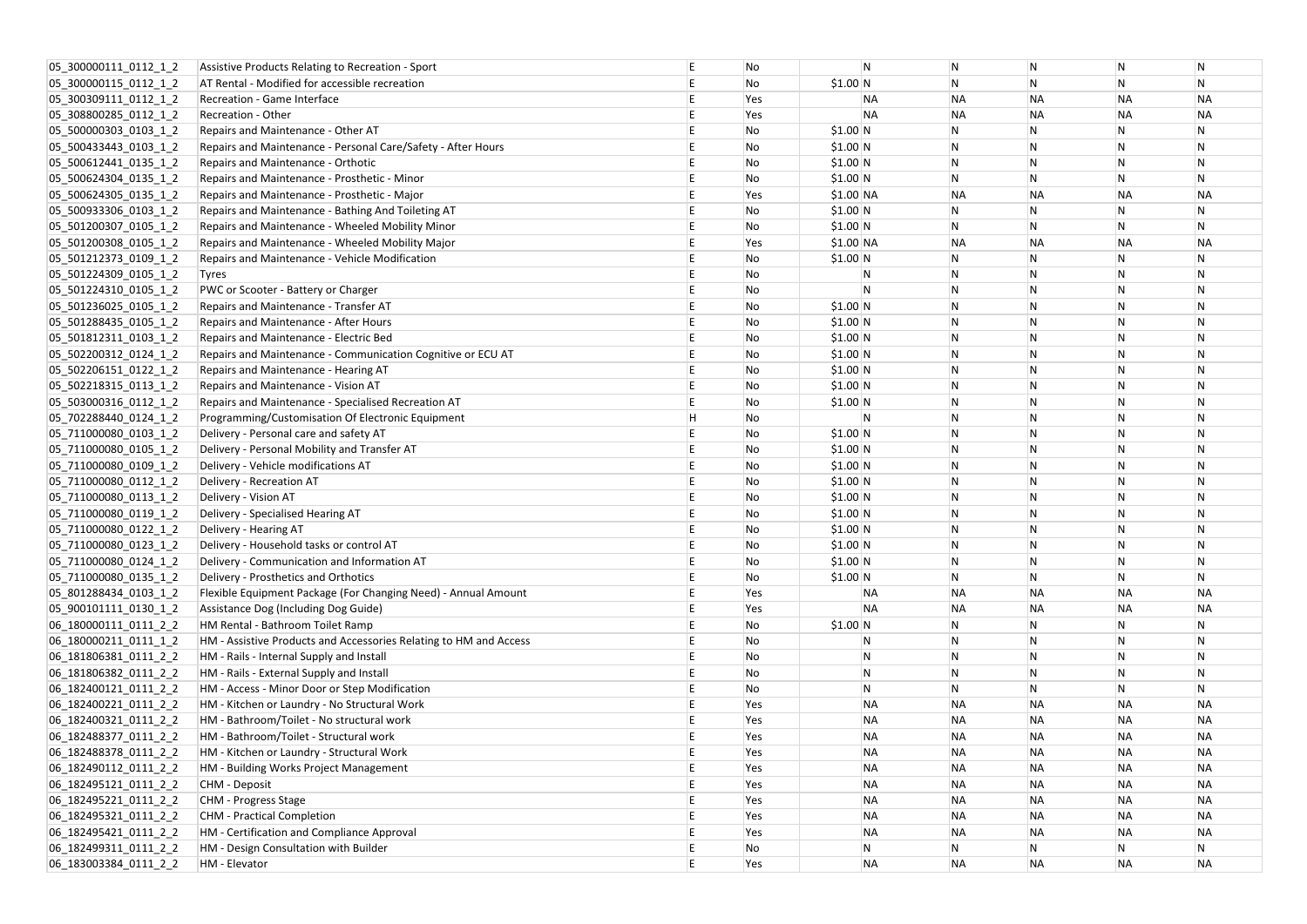| 06_183010387_0111_2_2     | HM - Stair Climber or Stair / Platform Lift                                 |     | Yes | <b>NA</b>    | <b>NA</b>    | <b>NA</b>               | <b>NA</b>    | ΝA        |
|---------------------------|-----------------------------------------------------------------------------|-----|-----|--------------|--------------|-------------------------|--------------|-----------|
| 06 183015111 0103 2 2     | HM - Ramp - Portable Fibreglass                                             |     | No  | N            | N            | N                       | ${\sf N}$    | N         |
| 06 183018396 0111 2 2     | HM - Ramp - Timber with Galvanised Rails                                    |     | Yes | <b>NA</b>    | <b>NA</b>    | <b>NA</b>               | <b>NA</b>    | <b>NA</b> |
| 06_183018397_0111_2_2     | HM - Ramp - Concrete with Galvanised Rails                                  |     | Yes | <b>NA</b>    | <b>NA</b>    | <b>NA</b>               | <b>NA</b>    | <b>NA</b> |
| 06_183018398_0111_2_2     | HM - Ramp - Aluminium Modular/Removable                                     |     | Yes | <b>NA</b>    | <b>NA</b>    | <b>NA</b>               | <b>NA</b>    | <b>NA</b> |
| 06_183018400_0111_2_2     | HM - Ramp - Aluminium Modular/Removable with Landing                        |     | Yes | <b>NA</b>    | <b>NA</b>    | <b>NA</b>               | <b>NA</b>    | <b>NA</b> |
| 06 183018403 0111 2 2     | HM - Access - Entrance/Ramp                                                 |     | No  | $\mathsf{N}$ | N            | $\mathsf{N}$            | $\mathsf{N}$ | N         |
| 06_431_0131_2_2           | Specialist Disability Accommodation (SDA)                                   |     | Yes | <b>NA</b>    | <b>NA</b>    | <b>NA</b>               | <b>NA</b>    | <b>NA</b> |
| 06_432_0131_2_2           | SDA Vacancy - Person-Specific Adjustment                                    |     | Yes | <b>NA</b>    | <b>NA</b>    | <b>NA</b>               | <b>NA</b>    | <b>NA</b> |
| 07_001_0106_8_3           | Level 1: Support Connection                                                 | Н   | No  | $$63.21$ Y   |              | <b>Y</b>                |              |           |
| 07 002 0106 8 3           | Level 2: Coordination Of Supports                                           |     | No  | $$100.14$ Y  |              | l Y                     |              | N         |
| 07_003_0117_8_3           | CB and Training in Plan and Financial Management by a SupportCoordinator    |     | No  | $$65.09$ Y   |              | İΥ                      | ${\sf N}$    | N         |
| 07_004_0132_8_3           | Level 3: Specialist Support Coordination                                    | H   | No  | $$190.54$ Y  |              | ١Y                      | $\mathsf{v}$ | N         |
| 07_101_0106_6_3           | Psychosocial Recovery Coaching - Weekday Daytime                            | H   | No  | $$85.62$ Y   |              | ١Y                      | ${\sf N}$    | N         |
| $[07_102_0106_6]$         | Psychosocial Recovery Coaching - Weekday Evening                            | Η   | No  | $$94.25$ Y   |              | ١Y                      | ${\sf N}$    | N         |
| $[07]$ 103 $[0106]$ 6 $3$ | Psychosocial Recovery Coaching - Weekday Night                              |     | No  | \$95.97 Y    |              | ١Y                      | ${\sf N}$    | N         |
| $[07_104_0106_6]$         | Psychosocial Recovery Coaching - Saturday                                   | H   | No  | $$120.12$ Y  |              | l Y                     | ${\sf N}$    |           |
| 07 105 0106 6 3           | Psychosocial Recovery Coaching - Sunday                                     |     | No  | $$154.61$ Y  |              | ١Y                      | ${\sf N}$    | N         |
| 07_106_0106_6_3           | Psychosocial Recovery Coaching - Public Holiday                             | H   | No  | $$189.11$ Y  |              | İΥ                      | ${\sf N}$    | N         |
| $[07]$ 501 0106 6 3       | <b>Activity Based Transport</b>                                             |     | No  | \$1.00 N     |              | $\overline{N}$          | ${\sf N}$    | N         |
| 07 799 0106 6 3           | Provider travel - non-labour costs                                          |     | No  | \$1.00 N     | N            | N                       | ${\sf N}$    | N         |
| 07 799 0117 8 3           | Provider travel - non-labour costs                                          |     | No  | \$1.00 N     | N            | N                       | ${\sf N}$    | N         |
| 07_799_0132_8_3           | Provider travel - non-labour costs                                          |     | No  | \$1.00 N     | <b>N</b>     | $\overline{\mathsf{N}}$ | N            | N         |
| 08_005_0106_2_3           | Assistance With Accommodation And Tenancy Obligations                       |     | No  | $$65.09$ Y   |              | ١Y                      | ${\sf N}$    |           |
| 08_590_0106_2_3           | <b>Activity Based Transport</b>                                             |     | No  | \$1.00 N     | N            | N                       | ${\sf N}$    | N         |
| 08_799_0106_2_3           | Provider travel - non-labour costs                                          |     | No  | \$1.00 N     |              | N                       | ${\sf N}$    |           |
| 09_006_0106_6_3           | Life Transition Planning Incl. Mentoring Peer-Support And IndivSkillDevelop |     | No  | $$65.09$ Y   |              | ١Y                      | ${\sf N}$    | N         |
| 09_008_0116_6_3           | Innovative Community Participation                                          |     | No  | N            | N            | $\overline{\mathsf{N}}$ | ${\sf N}$    | N         |
| 09_009_0117_6_3           | <b>Skills Development And Training</b>                                      |     | No  | $$65.09$ Y   |              | l Y                     | ${\sf N}$    |           |
| 09 011 0125 6 3           | <b>Community Participation Activities</b>                                   |     | No  | N            |              | $\overline{\mathsf{N}}$ | ${\sf N}$    | N         |
| 09 590 0106 6 3           | <b>Activity Based Transport</b>                                             |     | No  | \$1.00 N     |              | N                       | N            |           |
| 09_591_0117_6_3           | <b>Activity Based Transport</b>                                             |     | No  | \$1.00 N     | N            | N                       | ${\sf N}$    | N         |
| 09 799 0106 6 3           | Provider travel - non-labour costs                                          |     | No  | $$1.00$ N    | N            | $\mathsf{N}$            | ${\sf N}$    | N         |
| 09 799 0117 6 3           | Provider travel - non-labour costs                                          |     | No  | \$1.00 N     |              | $\overline{N}$          | ${\sf N}$    | N         |
| 09_799_0117_8_3           | Provider travel - non-labour costs                                          |     | No  | \$1.00 N     | N            | $\overline{N}$          | ${\sf N}$    | N         |
| $10$ 011 0128 5 3         | <b>Employment Related Assessment And Counselling</b>                        | H   | No  | $$193.99$ Y  |              | ١Y                      |              | N         |
| 10_016_0102_5_3           | <b>Employment Support</b>                                                   |     | No  | $$65.09$ Y   |              | İΥ.                     | $\mathsf{v}$ | N         |
| 10 021 0102 5 3           | <b>School Leaver Employment Supports</b>                                    |     | No  | N            |              | $\overline{N}$          | ${\sf N}$    |           |
| 10_590_0102_5_3           | <b>Activity Based Transport</b>                                             |     | No  | \$1.00 N     |              | $\overline{N}$          | $\mathsf{N}$ | N         |
| 10_590_0133_5_3           | <b>Activity Based Transport</b>                                             |     | No  | \$1.00 N     |              | $\mathsf{N}$            | ${\sf N}$    | N         |
| $10$ _599_0133_5_3        | Centre Capital Cost                                                         |     | No  | $$2.17$ N    |              | $\overline{N}$          | ${\sf N}$    | N         |
| 10 799 0102 5 3           | Provider travel - non-labour costs                                          |     | No  | \$1.00 N     | <sup>N</sup> | $\overline{N}$          | ${\sf N}$    | N         |
| $10$ 799 0128 5 3         | Provider travel - non-labour costs                                          |     | No  | $$1.00$ N    |              | $\overline{N}$          | ${\sf N}$    |           |
| 10_799_0133_5_3           | Provider travel - non-labour costs                                          |     | No  | $$1.00$ N    | N            | $\overline{N}$          | ${\sf N}$    | N         |
| 10 801 0133 5 1 D         | Supports in Employment - Weekday Daytime                                    |     | No  | \$57.10 Y    |              | İΥ                      | ${\sf N}$    | N         |
| 10 801 0133 5 1 T D       | Supports in Employment - Weekday Daytime - TTP                              | lН. | No  | \$59.67 Y    |              | ١Y                      | N            | N         |
| 10_802_0133_5_1_D         | Supports In Employment - Weekday Evening                                    | H   | No  | $$62.85$ Y   |              | ΙY.                     | ${\sf N}$    | N         |
| 10_802_0133_5_1_T_D       | Supports In Employment - Weekday Evening - TTP                              | H   | No  | $$65.68$ Y   |              | ١Y                      | ${\sf N}$    | N         |
| 10_803_0133_5_1_D         | Supports In Employment - Saturday                                           |     | No  | $$80.10$ Y   |              | İΥ.                     | ${\sf N}$    | N         |
| 10_803_0133_5_1_T_D       | Supports In Employment - Saturday - TTP                                     | H   | No  | \$83.70 Y    |              | İΥ                      | ${\sf N}$    | N         |
| 10 804 0133 5 1 D         | Supports In Employment - Sunday                                             | H   | No  | $$103.11$ Y  | ΙY.          | <b>Y</b>                | $\mathsf{N}$ | N         |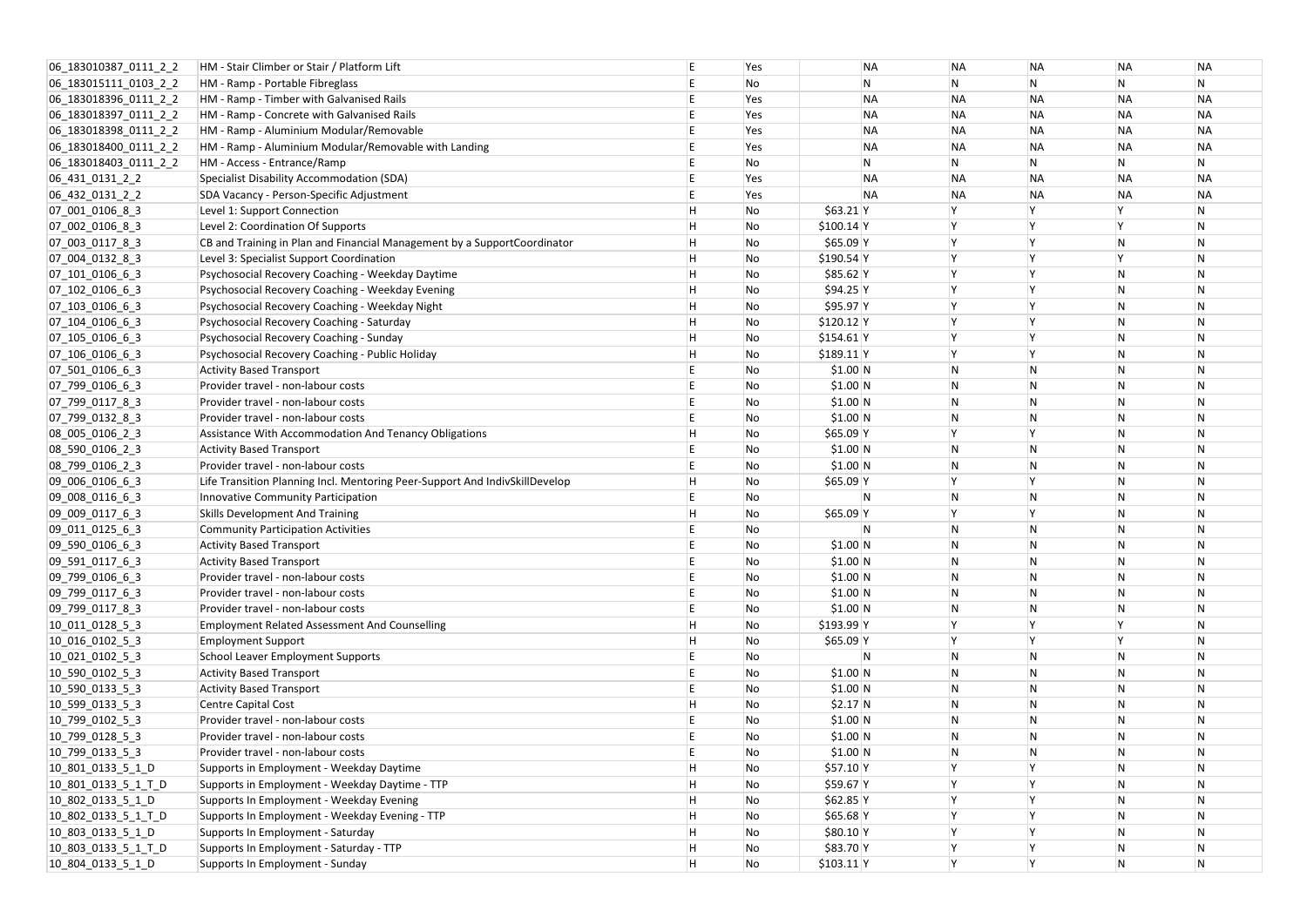| 10_804_0133_5_1_T_D   | Supports In Employment - Sunday - TTP                                         | н          | No  | $$107.75$ Y |                |              | N         | N              |
|-----------------------|-------------------------------------------------------------------------------|------------|-----|-------------|----------------|--------------|-----------|----------------|
| 10_805_0133_5_1_D     | Supports In Employment - Public Holiday                                       |            | No  | $$126.11$ Y |                |              | N         | N              |
| 10 805 0133 5 1 T D   | Supports In Employment - Public Holiday - TTP                                 | Н          | No  | $$131.78$ Y |                |              | N         | N              |
| 11_022_0110_7_3       | Specialist Behavioural Intervention Support                                   | н          | No  | $$214.41$ Y |                |              |           | $\mathsf{N}$   |
| $11_023_0110_73$      | Behaviour Management Plan Incl. Training In Behaviour ManagementStrategies    | Н          | No  | \$193.99 Y  |                |              |           | $\mathsf{N}$   |
| $11_024_0117_73$      | Individual Social Skills Development                                          |            | No  | \$65.09 Y   |                |              |           | $\mathsf{N}$   |
| $11$ _590 0117_7_3    | <b>Activity Based Transport</b>                                               |            | No  | \$1.00 N    | N              | N            | N         | $\mathsf{N}$   |
| $11$ 799 0110 7 3     | Provider travel - non-labour costs                                            |            | No  | \$1.00 N    | N              | N            | N         | N              |
| $11_799_0117_73$      | Provider travel - non-labour costs                                            |            | No  | \$1.00 N    | N              | N            | N         | N              |
| $12$ 025 0128 3 3     | Dietitian Consultation And Diet Plan Development                              | Н          | No  | \$193.99 Y  |                |              |           | $\overline{N}$ |
| $12$ 027 0126 3 3     | <b>Exercise Physiology</b>                                                    | н          | No  | $$166.99$ Y |                |              |           | $\mathsf{N}$   |
| $12$ 027 0128 3 3     | <b>Exercise Physiology</b>                                                    |            | No  | \$166.99 Y  |                |              |           | $\mathsf{N}$   |
| $12$ 029 0126 3 3     | <b>Personal Training</b>                                                      |            | No  | \$58.10 Y   |                |              |           | N              |
| 12 799 0126 3 3       | Provider travel - non-labour costs                                            |            | No  | \$1.00 N    | N              | N            | N         | N              |
| $12$ _799_0128_3_3    | Provider travel - non-labour costs                                            |            | No  | \$1.00 N    | $\overline{N}$ | N            | N         | N              |
| $13$ 030 0102 4 3     | Transition Through School And To Further Education                            | н          | No  | \$65.09 Y   |                |              | N         | $\mathsf{N}$   |
| 13 590 0102 4 3       | <b>Activity Based Transport</b>                                               |            | No  | \$1.00 N    | $\mathsf{N}$   | N            | N         | $\mathsf{N}$   |
| 13 799 0102 4 3       | Provider travel - non-labour costs                                            |            | No  | \$1.00 N    | N              | N            | N         | $\mathsf{N}$   |
| 14 031 0127 8 3       | CB and Training in Plan and Financial Management by a Plan Manager            |            | No  | \$65.09 Y   | Y              | <b>Y</b>     | N         | $\mathsf{N}$   |
| $14$ 033 0127 8 3     | Plan Management And Financial Capacity Building - Set Up Costs                |            | No  | \$232.35 N  | N              | N            | N         | N              |
| $14_034_0127_83$      | Plan Management - Financial Administration                                    | <b>MON</b> | No  | $$104.45$ N | IN.            |              | N         | N              |
| 14 799 0127 8 3       | Provider travel - non-labour costs                                            |            | No  | \$1.00 N    | $\overline{N}$ | N            | N         | N              |
| 15_001_0118_1_3       | Capacity Building Supports For Early Childhood Interventions - Psychology     | н          | No  | $$214.41$ Y |                |              |           | $\mathsf{N}$   |
| $15_003_0118_13$      | Capacity Building Supports For Early Childhood Interventions -Physiotherapy   | Н          | No  | \$193.99 Y  |                |              |           | $\mathsf{N}$   |
| 15_005_0118_1_3       | Capacity Building Supports For Early Childhood Interventions - OtherTherapy   | Н          | No  | \$193.99 Y  |                |              |           | $\mathsf{N}$   |
| 15 007 0118 1 3       | Capacity Building Supports For Early Childhood - Allied Health AssistantLevel |            | No  | $$56.16$ Y  |                |              |           | $\mathsf{N}$   |
| $15_008_0118_13$      | Capacity Building Supports For Early Childhood - Allied Health AssistantLevel | н          | No  | \$86.79 Y   |                |              |           | $\mathsf{N}$   |
| 15_035_0106_1_3       | Assistance With Decision Making Daily Planning and Budgeting                  |            | No  | $$57.10$ Y  | <b>Y</b>       |              |           | N              |
| $15$ 036 0114 1 3     | Individual Assessment And Support By A Nurse                                  | н          | No  | $$124.05$ Y |                |              |           | $\mathsf{N}$   |
| 15 037 0117 1 3       | Individual Skill Development And Training Including PublicTransportTraining   | н          | No  | \$57.10 Y   |                |              |           | $\mathsf{N}$   |
| 15 038 0117 1 3       | Training For Carers/Parents                                                   | H          | No  | $$65.09$ Y  | <b>V</b>       | <b>Y</b>     |           | $\overline{N}$ |
| 15 043 0128 1 3       | Counselling                                                                   | Н          | No  | $$156.16$ Y |                |              |           | N              |
| 15 045 0128 1 3       | <b>Community Engagement Assistance</b>                                        |            | No  | \$44.40 Y   |                |              |           | N              |
| $15$ 046 0129 1 3     | Specialised Driver Training                                                   |            | Yes | <b>NA</b>   | <b>NA</b>      | <b>NA</b>    | <b>NA</b> | NΑ             |
| 15_047_0135_1_3       | Selection And/or Manufacture Of Customised Or Wearable Technology             | н          | No  | \$193.99 Y  | Y              |              |           | N              |
| 15 049 0128 1 3       | <b>Multidisciplinary Team</b>                                                 |            | No  | 'N          | $\mathsf{N}$   | $\mathsf{N}$ | N         | $\mathsf{N}$   |
| 15 051 0114 1 3       | Community Nursing Care For Continence Aid                                     | н          | No  | $$124.05$ Y |                |              |           | $\mathsf{N}$   |
| 15 052 0128 1 3       | Therapy Assistant - Level 1                                                   |            | No  | $$56.16$ Y  |                |              |           | $\mathsf{N}$   |
| $15$ 053 0128 1 3     | Therapy Assistant - Level 2                                                   |            | No  | \$86.79 Y   |                |              |           | N              |
| $15_054_0128_13$      | Assessment Recommendation Therapy And/or Training (Incl. AT) -Psychology      |            | No  | $$214.41$ Y | Y              |              |           | N              |
| 15 055 0128 1 3       | Assessment Recommendation Therapy And/or Training (Incl. AT) - Physiotherapy  | н          | No  | \$193.99 Y  |                |              |           | N              |
| 15 056 0128 1 3       | Assessment Recommendation Therapy And/or Training (Incl. AT) - OtherTherapy   | Н          | No  | \$193.99 Y  |                |              |           | N              |
| 15_062_0128_3_3       | Dietitian Consultation And Diet Plan Development                              | Н          | No  | \$193.99 Y  |                |              |           | $\mathsf{N}$   |
| 15 200 0126 1 3       | <b>Exercise Physiology</b>                                                    | н          | No  | $$166.99$ Y |                |              |           | N              |
| 15 200 0128 1 3       | <b>Exercise Physiology</b>                                                    |            | No  | $$166.99$ Y | Y              |              |           | N              |
| 15 222400911 0124 1 3 | Low Cost AT - Support Capacity Building                                       |            | No  | \$1.00 N    | N              | N            | N         | N              |
| 15 400 0114 1 3       | Delivery Of Health Supports By An Enrolled Nurse - Weekday Daytime            |            | No  | \$86.62 Y   |                |              |           | N              |
| 15_401_0114_1_3       | Delivery Of Health Supports By An Enrolled Nurse - Weekday Evening            | Н          | No  | \$95.55 Y   |                |              |           | $\mathsf{N}$   |
| 15 402 0114 1 3       | Delivery Of Health Supports By An Enrolled Nurse - Saturday                   | н          | No  | $$123.57$ Y |                |              |           | $\mathsf{N}$   |
| $15_403_0114_13$      | Delivery Of Health Supports By An Enrolled Nurse - Sunday                     | Н          | No  | $$142.05$ Y | Y              |              |           | $\mathsf{N}$   |
| 15_404_0114_1_3       | Delivery Of Health Supports By An Enrolled Nurse - Public Holiday             | H          | No  | $$160.52$ Y | <b>V</b>       | <b>V</b>     |           | N.             |
|                       |                                                                               |            |     |             |                |              |           |                |

| Υ         | N         | N         |
|-----------|-----------|-----------|
| Y         | N         | N         |
| Υ         | N         | N         |
| Υ         | Y         | N         |
| Y         | Υ         | N         |
| Υ         | Υ         | N         |
| N         | N         | N         |
| N         | N         | N         |
| N         | N         | N         |
| Υ         | Υ         | N         |
| Υ         | Y         | N         |
| Υ         | Y         | N         |
| Υ         | Υ         | N         |
| N         | N         | N         |
| N         | N         | N         |
| Υ         | N         | N         |
| N         | N         | N         |
| N         | N         | N         |
| Υ         | N         | N         |
| N         | N         | N         |
| N         | N         | N         |
| N         | N         | N         |
| Υ         | Y         | N         |
| Y         | Y         | N         |
| Υ         | Y         | N         |
| Υ         | Υ         | N         |
| Υ         | Y         | N         |
| Υ         | Y         | N         |
| Y         | Y         | N         |
| Υ         | Y         | N         |
| Y         | Y         | N         |
| Υ         | Υ         | N         |
| Υ         | Υ         | N         |
| <b>NA</b> | <b>NA</b> | <b>NA</b> |
| Υ         | Υ         | N         |
| N         | N         | N         |
| Υ         | Υ         | N         |
| Υ         | Υ         | N         |
| Υ         | Υ         | N         |
| Υ         | Y         | N         |
| Υ         | Υ         | N         |
| Υ         | Y         | N         |
| Υ         | Y         | N         |
| Υ         | Υ         | N         |
| Υ         | Y         | N         |
| N         | N         | N         |
| Υ         | Υ         | N         |
| Υ         | Υ         | N         |
| Υ         | Y         | N         |
| Y         | Y         | N         |
| Υ         | Υ         | N         |
|           |           |           |